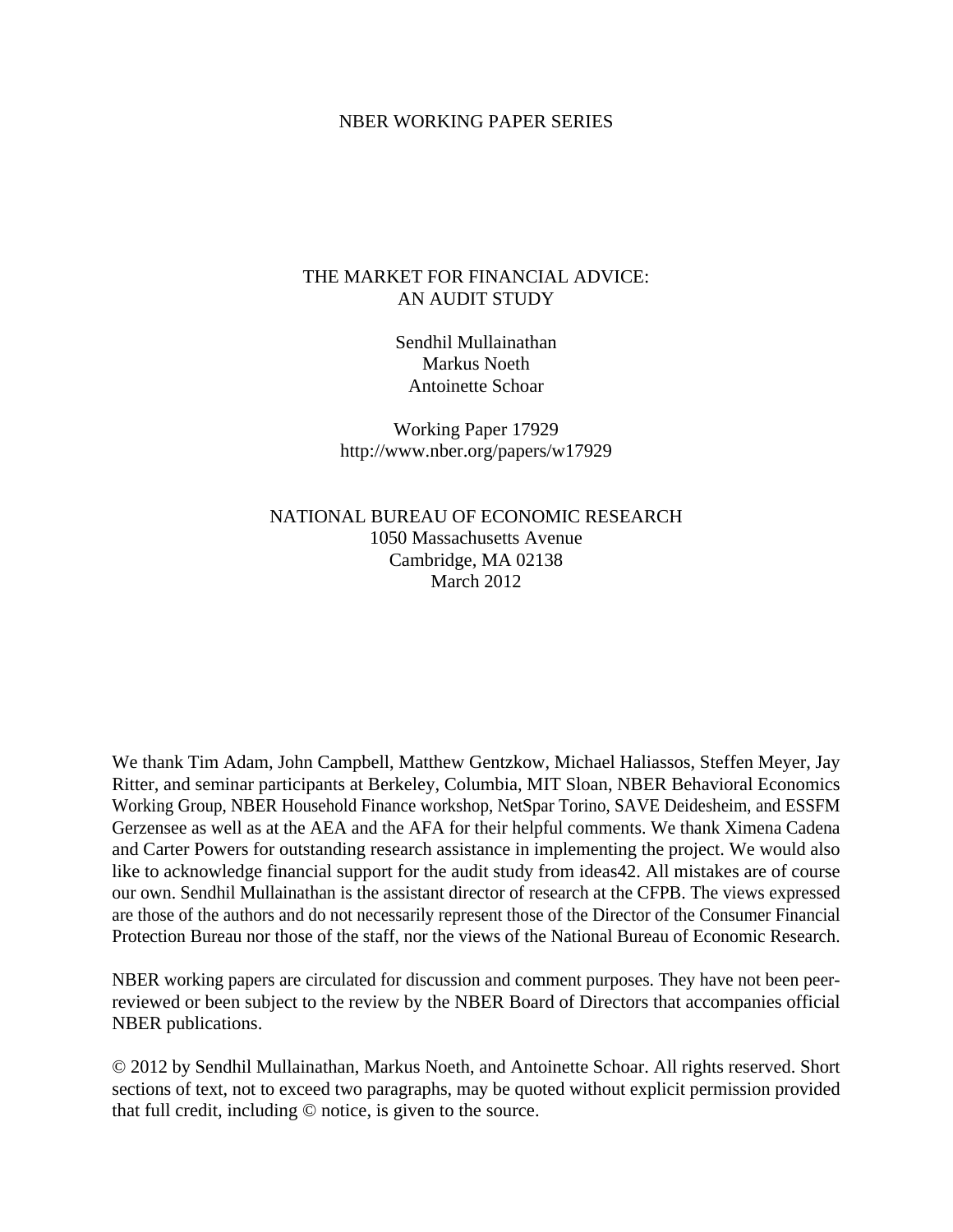The Market for Financial Advice: An Audit Study Sendhil Mullainathan, Markus Noeth, and Antoinette Schoar NBER Working Paper No. 17929 March 2012 JEL No. G02,G1,G11,G2,G23,G24

#### **ABSTRACT**

Do financial advisers undo or reinforce the behavioral biases and misconceptions of their clients? We use an audit methodology where trained auditors meet with financial advisers and present different types of portfolios. These portfolios reflect either biases that are in line with the financial interests of the advisers (e.g., returns-chasing portfolio) or run counter to their interests (e.g., a portfolio with company stock or very low-fee index funds). We document that advisers fail to de-bias their clients and often reinforce biases that are in their interests. Advisers encourage returns-chasing behavior and push for actively managed funds that have higher fees, even if the client starts with a well-diversified, low-fee portfolio.

Sendhil Mullainathan Department of Economics Littauer M-18 Harvard University Cambridge, MA 02138 and Consumer Financial Protection Bureau and also NBER mullain@fas.harvard.edu

Antoinette Schoar MIT Sloan School of Management 100 Main Street, E62-638 Cambridge, MA 02142 and NBER aschoar@mit.edu

Markus Noeth LS Banking & Behavioral Finance VMP 5 University of Hamburg 20146 Hamburg Germany markus.noeth@uni-hamburg.de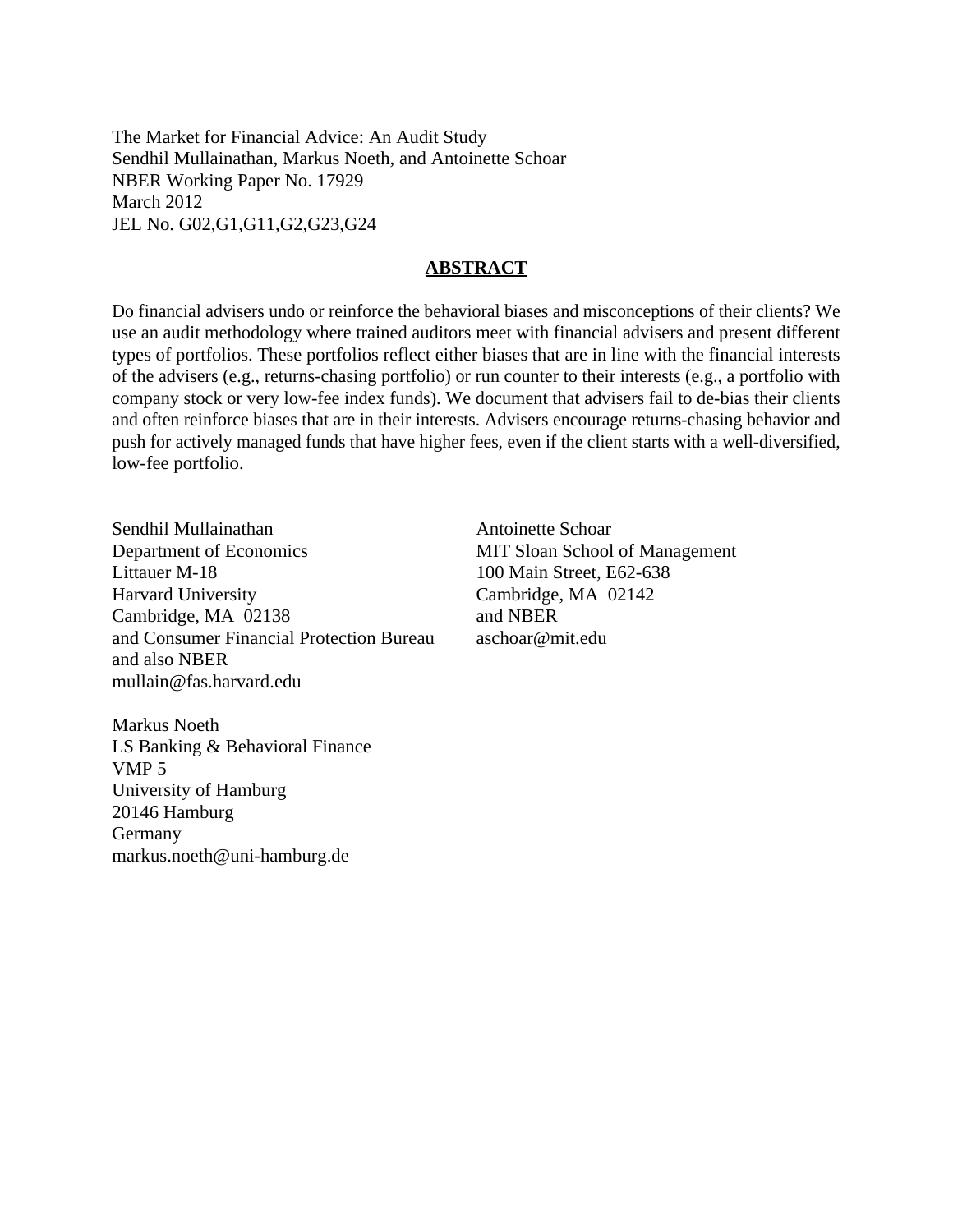#### **1. Introduction**

A large and still growing body of research demonstrates that individual investors often make poor financial decisions if left to their own devices. Drawing on evidence from psychology and behavioral economics, these studies suggest that investor beliefs and decision processes are prone to biases that often result in financial decisions at odds with basic portfolio theory. For example, retail investors are overconfident, engage in trendchasing, use naïve heuristics, and are generally susceptible to a number of different biases. Benartzi and Thaler (2007) document some of the most common biases.<sup>1</sup> Using trade data from retail customers, Barber and Odean (2000) document that excess trading in brokerage accounts and returns-chasing behavior leads to significantly lower returns compared to a buy-and-hold strategy. In short, the past decade of research has produced a large body of evidence suggesting that households may be bad at choosing portfolios on their own.<sup>2</sup>

Yet households do not make decisions in a vacuum. A variety of forces, from social interactions with friends and family to advertising and media, can influence their choices. One particularly important source of inputs comes from financial advisers.<sup>3</sup> In a survey of retail investors, Hung et. al. (2008) found that 73% of all individuals surveyed consult a financial adviser before purchasing shares or mutual funds. Given this central role of advisers in the investment process, we ask whether or not the market for financial advice serves to de-bias individual investors and thus correct potential mistakes they might make without these inputs.<sup>4</sup> We define 'good advice' as advice that moves the investor toward a lowcost, diversified, index-fund approach, which many textbook analyses on mutual fund investments suggest, see for example Carhart (1997). Alternatively, since many (though not all) advisers are paid with incentives that encourage them to direct money to specific funds and generate high fees, might advisers exploit these biases of retail investors in order to further their own interests? Additionally, if investors are unable to make portfolio decisions that are in line with text book recommendations, they might be equally unable to differentiate between advisors that are either self-interested or help investors to build a well diversified, low fee portfolio. In such a world, good advice, i.e., to hold a welldiversified portfolio composed of low-fee funds, might not be rewarded sufficiently.<sup>5</sup> As a

 $\frac{1}{1}$ Benartzi and Thaler (2001) for example argue that employees follow a naïve diversification strategy of mechanically spreading their money equally across the funds they are offered (what they call 1/n rule), generating quite perverse outcomes since the equity mix depends on the investment menu.

<sup>&</sup>lt;sup>2</sup> It is not in the scope of this article to review this body of literature. See Barberis and Thaler (2003) and Campbell (2006) for additional in depth overviews.

<sup>&</sup>lt;sup>3</sup> Most financial advisers provide personalized advice of what stocks or funds to invest in. The Investment Advisers Act of 1940 defines (see section  $202(11)$ ): "Investment adviser' means any person who, for compensation, engages in the business of advising others, either directly or through publications or writings, as to the value of securities or as to the advisability of investing in, purchasing, or selling securities, or who, for compensation and as part of a regular business, issues or promulgates analyses or reports concerning securities; (...)." Bolton, Freixas, and Shapiro (2007) study competition between banks and its influence on incentives for truthful information revelation.

 $4$  Chen, De, Hu, and Hwang (2011) focus on the impact of peer-based financial advice via social media on aggregate stock market outcomes.

<sup>&</sup>lt;sup>5</sup> Of course, understanding this effect requires a deeper understanding of a different source of cognitive bias-people's perceptions of what constitutes good advice and what constitutes independent advice. See Moore, Cain, Loewenstein and Bazerman (2005) for work on this topic. In this context, it is also an open question why retail investors are mostly unaware of a conflict of interest between the provider of information and its recipient. Malmendier and Shanthikumar (2007) show that retail investors are mostly naïve with respect to analysts' recommendation incentives. In addition, Chater, Inderst, and Huck (2010) document in a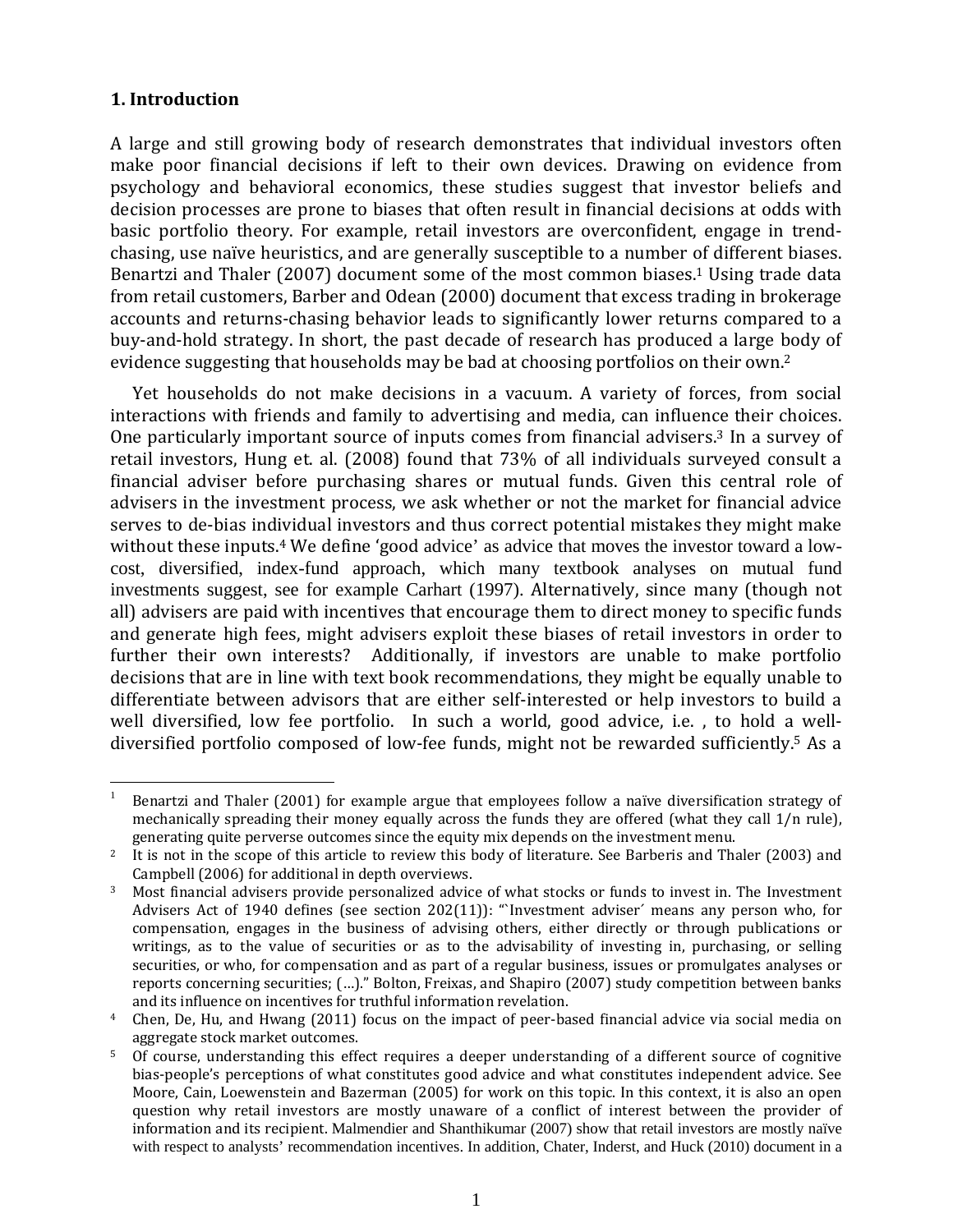consequence, these advisers might be driven out of the market in equilibrium, since they cannot attract a sufficient market share to account for their lower-fee structure. The experience of Vanguard, which offered the first index funds, is a case in point: the firm had to modify their sole reliance on low-cost index funds since consumers seemed to be susceptible to high-cost advertising (see Bogle, 2000). Thus, the market for financial advice may not mitigate behavioral biases and may even exacerbate them. Despite the (growing) importance of advisers in the investment process, especially due to an increasing number of defined contribution plans, very little is known about the market for financial advice.<sup>6</sup> Campbell (2006) highlights our relative ignorance about this important sector.

Understanding this market is also important from an aggregate level. The market for financial advice might influence how individual biases translate into aggregate market outcomes, e.g., capital flows into different investment strategies or even pricing. How well it de-biases individuals is important for knowing how to model "representative" agents in macro-consumption models and how to model equity prices and for numerous policy applications. 

In this paper we set up an audit study to test the quality of advice provided to retail investors in the market. The specific advisers we are looking at in this study are retail advisers whom the average citizen can access via their bank, independent brokerages, or investment advisory firms. These advisers are usually paid based on the fees they generate but not based on the assets under management or the performance of the portfolio. Once clients have more than US\$ 500k in investible capital, they have access to a broader set of advisers with better compensation structures. We focus on pure investment advisers in order to focus on a narrow set of measureable outcomes. Therefore, we do not include tax advisers, advisers who also provide estate planning services, or providers of other wealth management services.

In particular, we want to understand whether advisers actively de-bias their clients or instead exaggerate existing biases, especially biases that help the adviser's own interests by increasing fees and turnover. For that purpose, auditors were randomly assigned to four different treatments (portfolios) which represent different investment strategies and biases. We make sure that the loss to the client from each of the biases is comparable. The random assignment allows us to test the average response of a typical adviser without any concern for self-selection of clients to different types of advisers. The auditors tracked the information requested from them, the advice given, and other features of the interaction. Our protocol records the advice given via auditor exit surveys, as well as written materials with portfolio suggestions by the adviser.

The first two portfolios ("bias scenarios") reflect two of the most commonly described biases in the literature. In the first scenario ("chasing fund returns"), the auditor holds a portfolio in which 30% is invested in one sector exchange traded fund that performed well in the previous year, and he expresses an interest in identifying more industries that had done well recently. In this case, the incentives of the adviser and of the client are not aligned: the adviser benefits from the bias of the client since it allows him to churn the portfolio more often and generate more fees, whereas the client would profit from a better

European Survey with several thousand participants that retail investors ignore advisers' potential conflict of interest. Inderst and Ottaviani (2011b) investigate theoretically the determinants of the compensation structure for brokers. Also see Schneider (2009) about trust and incentives structures.

<sup>&</sup>lt;sup>6</sup> The market for financial advice generates between US\$ 20bn and US\$ 50bn fees per year depending on the definition of advice and compensation models for advisers.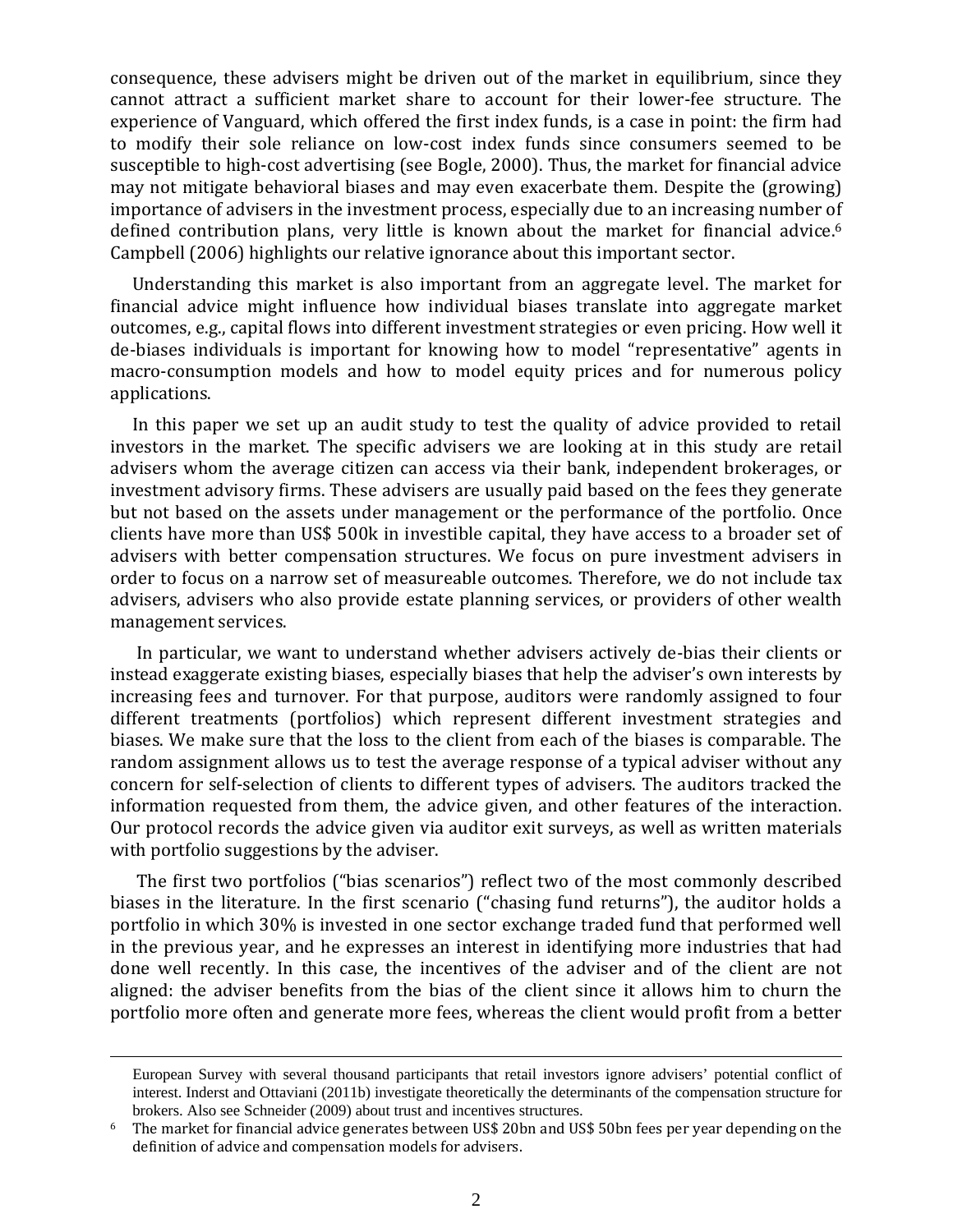diversified portfolio.<sup>7</sup> In the second scenario ("employer stocks"), an auditor holds 30% of his portfolio in the company stock of his assigned employer. Thus, incentives of the adviser and of the client are aligned: it is in the best interest of the adviser to reduce or eliminate the client's bias since holding company stock also reduces the adviser's ability to generate fees.<sup>8</sup> In the third scenario, the auditor holds a diversified, low-fee portfolio consisting of index funds and bonds--in effect, an efficient US portfolio. We introduce this scenario to test if advisers are willing to move clients out of this portfolio which would be closest to an allocation recommended in most finance textbook. Finally we have a control group ("cash scenario") in which the advisee simply holds certificates of deposits and does not espouse a particular view beyond a general willingness to increase risk for higher returns. This variation in treatment groups will allow us to test how responsive advisers are to the needs of their prospective clients.

Our audit produces three main sets of findings. First, advisers' reactions to different portfolios or investment scenarios varied significantly. Advisers were broadly supportive of the trend-chasing portfolio but much less supportive of the company stock portfolio. Most strikingly, they were unsupportive of the (efficient) index portfolio and suggested a change to actively managed funds. Overall, advisers had a significant bias towards active management. In nearly 50% of the visits, the adviser encouraged investing in an actively managed fund; by contrast, in only 7.5% of the advice sessions (21 visits), advisers encouraged investing in an index fund. When advisers mentioned fees, they did so in a way that downplayed them without lying. For example, they often used arguments like, "This fund has 2% fee but that is not much above industry average." These results suggest that the market for financial advice does not serve to de-bias clients but in fact exaggerates biases that are in the adviser's financial interest while leaning against those that do not generate fees. In our index fund scenario, the advisers are even advocating a change in strategy (away from low fee index funds and towards high fee actively managed funds) that would make the client worse off than the allocation with which he or she started off.

Second, consistent with portfolio theory, most advisers did ask clients about their demographic characteristics, which may have been used to determine risk preferences, time-horizon and human capital risks, and covariance. Overall, we find that in more than 75% of the visits, advisers asked for this kind of information, specifically income, other savings  $(e.g. 401(k)$  plan) besides what they were investing with the adviser, occupation, and marital and parental status. The recommended investment in stocks and domestic assets significantly increased with annual income, a fact that may be explained by an assumed higher risk or loss tolerance for the well-off. Married clients were told to hold less in liquid assets. This is consistent with a model of spousal labor supply providing insurance, reducing the need for liquidity. However, in many cases, the information did not get used in the way predicted by portfolio theory: the recommended exposure to equities decreased with the amount invested. Female clients were asked to hold more liquidity, advised to hold less international exposure, and pushed less frequently to invest in actively managed funds. At the same time, advisers did not seem to tailor portfolio advice with the age of the client at hand. We find no significant differences in the mix of stocks and bonds for older clients. By and large, though, this is the arena where advisers were closest to traditional theory:

 $\overline{a}$ 

 $\frac{7}{100}$  Inderst and Ottaviani (2009, 2011a) link advisers compensation and their advice quality theoretically either by focusing on the agency relationship between the selling firm and its employed sales force or by analyzing competition through commissions and kickbacks paid to advisers by the fund industry.

<sup>&</sup>lt;sup>8</sup> The advice to sell the employer stocks and to invest the money in a diversified portfolio enhances the client's portfolio and generates fees for the adviser.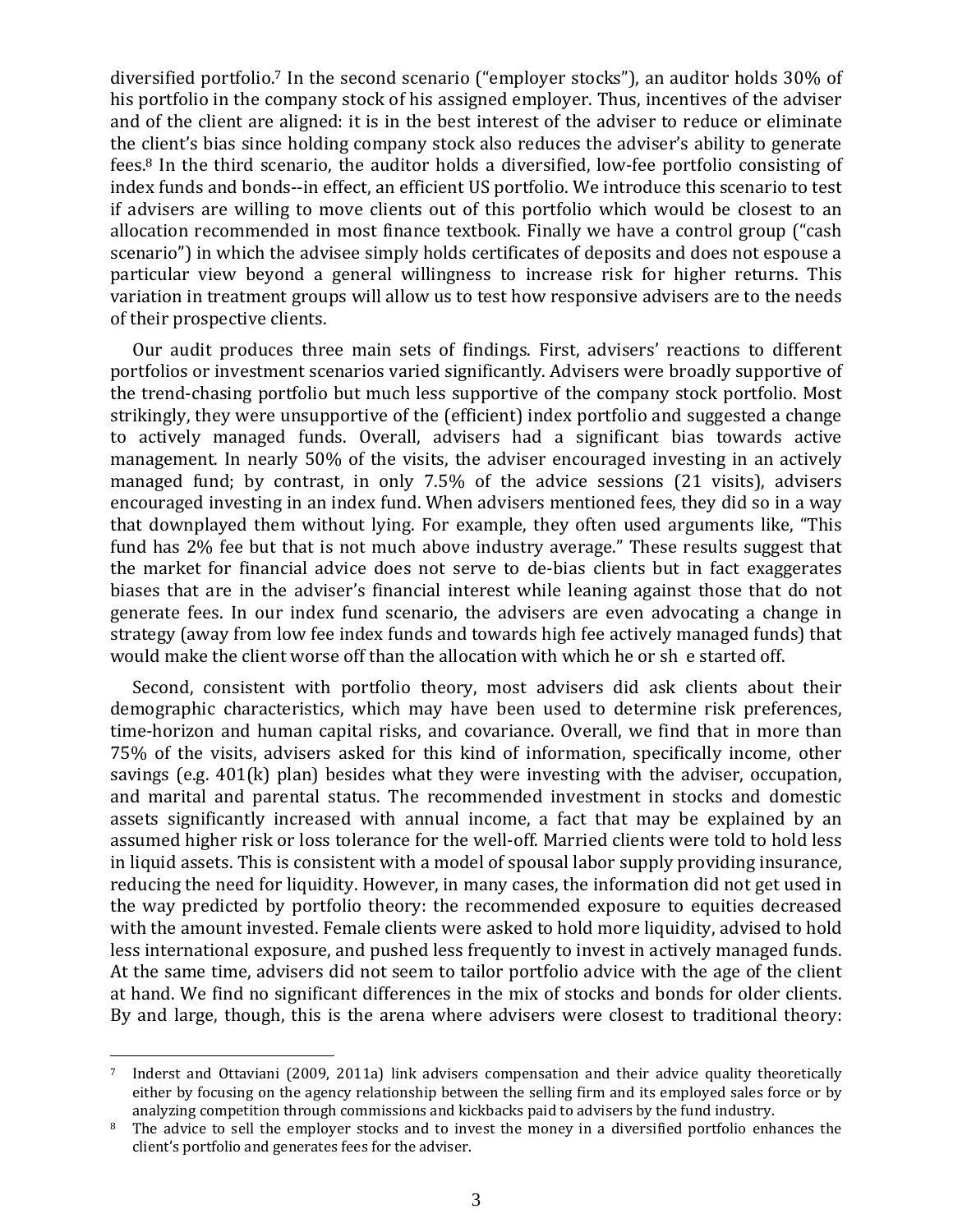attempting to match portfolios to characteristics. The levels of portfolio advice were also broadly consistent with portfolio theory, with advisers suggesting a high equity mix (roughly  $2/3$ ) and thereby potentially reducing any bias that may generate an equity premium. Interestingly, they were also more likely to mention fees spontaneously when the auditor was older, possibly believing that older auditors would have asked themselves.<sup>9</sup> Their responses to the different portfolios reinforce these facts.

Third, we find some suggestive evidence of 'catering', i.e. advisers showed support early on for the client's existing strategies, most likely to establish credibility and not alienate a potential client. The "initial reaction" to a client's strategy varied significantly from the later recommended course of action. In fact, the initial reaction to index fund investments was very positive while auditors who went in with company stock or returns-chasing portfolios faced more ambiguous support. These results highlight that advisers have to be aware of the fact that they are facing a sales situation and they cannot bluntly criticize what clients might have done in the past. However, it does not appear that advisers are severely limited in the investment recommendations they eventually give to their clients, since advisers have no problem discouraging clients from investing more in their current strategies (especially if it goes against the adviser's interests). Instead, they suggest investments that are orthogonal to the client's current approach.

Overall our findings suggest that the market for advice works very imperfectly. The advice by and large fails to de-bias clients and if anything may exaggerate existing biases or, in some cases, even makes the clients worse off. Moreover, individual biases can have firstorder implications for aggregate capital flows and pricing of risk, if there is not enough informed capital to exploit arbitrage opportunities against capital flows from "biased" retail investors. It can also shed light on how we model information aggregation in equilibrium if competitive forces in the market for financial advice do not lead to the provision of the best possible advice. Competition might be limited by the fact that financial advisers exploit the biases of naïve (or uninformed) retail investors. At the same time, advisers who are interested in providing better advice might be unable to gain a market share if biased retail investors are unable to differentiate good from bad advice. While we cannot rule out the latter force, our evidence suggests that advisers' self-interest plays an important role in providing advice that is not in the best interests of their clients.

It is important to note that our research design allows us to look at the quality of investment advice provided to clients. However, advisers may provide many other benefits for their clients, for example, by giving them the confidence and information to invest in risky assets in the first place, by protecting them from losing money in fraudulent funds, or by reducing transaction costs. These reasons might be as important as the actual content of the advice. However, even if these additional benefits are very important for retail investors (perhaps even the primary reason that clients seek advisers), there is no reason why advisers should not be able to also provide high-quality advice to their customers.

While audit studies have been used to measure discrimination in the labor and housing markets (Fix and Turner (1998), Altonji and Blank (1999) and Heckman (1998) for reviews), they have not been used in the financial context, save a few exceptions (see recent work by Iyer and Schoar, 2009 and 2011). Importantly, the audit study methodology allows us to measure an adviser's response when we exogenously vary the types of clients and biases that the adviser is confronted with. This enables us to control for the selection of

 $\overline{a}$ 

<sup>&</sup>lt;sup>9</sup> Note that "mentioning fees" may include statements like "this is a no-load fund", i.e. not all relevant fees are mentioned.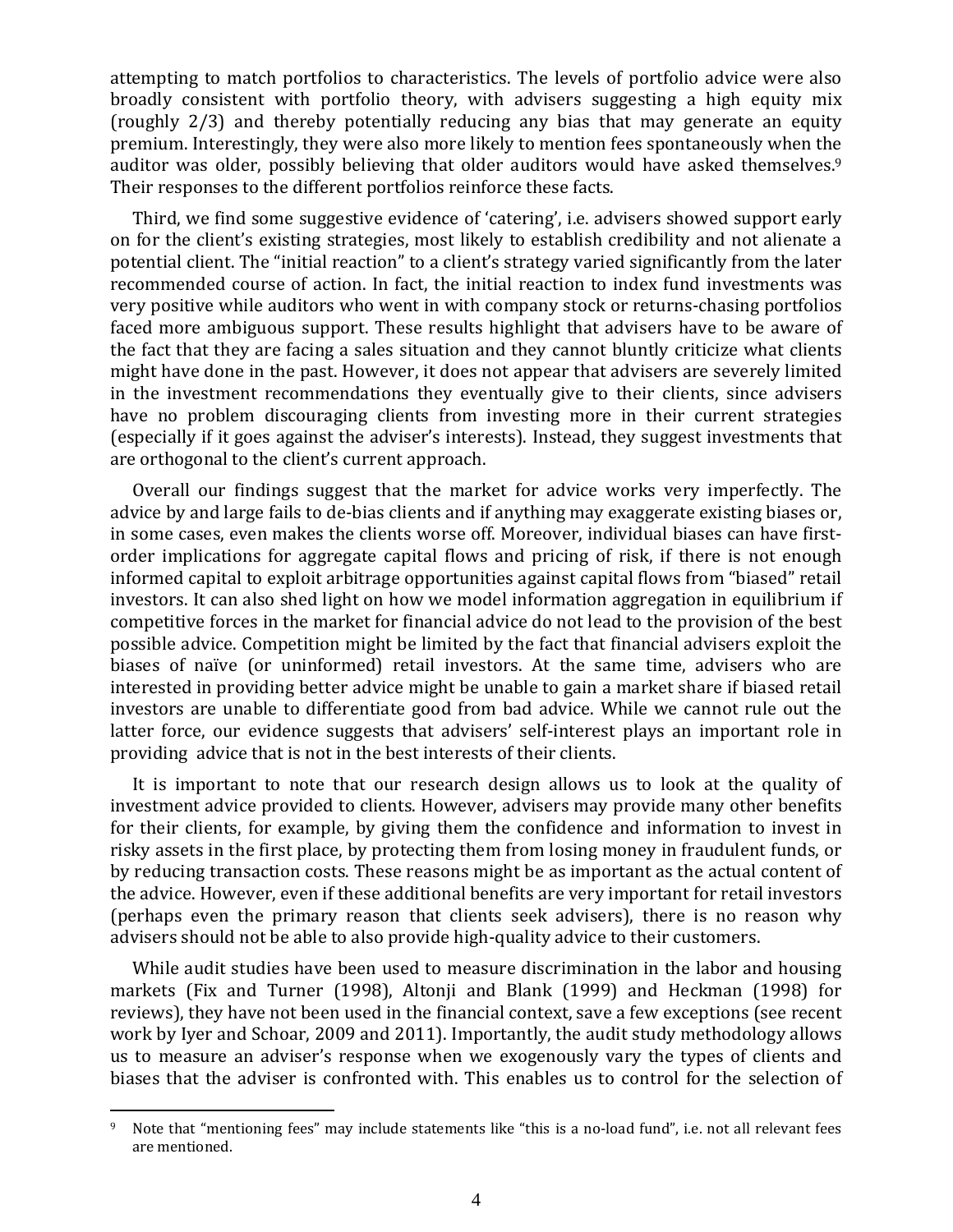clients to advisers, which is one of the central problems plaguing non-experimental data. The reason is that non-experimental data (e.g., bank records) usually does not allow us to differentiate how much of the observed outcomes are driven by the adviser influencing the clients' decisions versus different clients selecting to certain types of advisers who will provide them with the recommendations they want to hear. In addition, the audit methodology enables us to vary the characteristics of the auditor exogenously either by selecting certain auditors or by assigning specific characteristics. In addition to demographic characteristics like age, gender, and number of children, we also varied traits such as investible wealth and housing status.

Our results are also related to a small but growing literature on financial advisers. One of the most noted early studies on financial advice is Canner, Mankiw, and Weil (1997), who examine the generic written advice given by investment advisers based on broad rules of thumb (see also Bodie and Crane, 1997). More recent work by Bergstresser, Chalmers, and Tufano (2009) or Del Guericio, Reuter, and Tkac (2011) show the role of incentives and distribution channels in the provision of financial advice. Bluethgen et. al. (2008), Chalmers and Reuter (2011), Hackethal et al. (2011, 2012), Kramer (2012), and Bhattarchaya et al.  $(2012)$  use data on portfolio outcomes or trading volume to quantify the benefits of financial advice. Georgarakos and Inderst (2011) show theoretically and provide some empirical evidence that trust in professional financial advice has a statistically and economically significant effect on the stock market participation for households with low financial capability, i.e., most retail investors. Similarly, Inderst, and Ottaviani (2009, 2011a) provide a theoretical framework that links adviser compensation with advice quality, focusing on the agency relationship between the advisory firm and its sales force and competition via commissions and kickbacks which are paid to advisers by the fund industry. 

The rest of the paper proceeds as follows: section 2 provides a summary of the study design and setup of the audit. Section 3 shows the descriptive statistics and confirms the randomization. We report the main set of results in section 4 and conclude in section 5.

### **2. Study Design**

 $\overline{a}$ 

### *2.1. Overview of Audit*

In order to investigate the quality of financial advice that is commonly given to clients in the market, we set up an audit study in the greater Boston and Cambridge area. We sent trained, professional auditors to impersonate regular customers who are seeking advice on how to invest their retirement savings outside of their  $401k$  plan.<sup>10</sup> Our auditors were randomly assigned to four different treatment portfolios that reflect different types of investment strategies or biases. We will discuss these strategies in more detail below. We also vary the wealth ranges of the clients, either between US\$ 45,000 and US\$ 55,000 or between US\$ 95,000 and US\$ 105,000. These ranges were picked to mimic the savings for

<sup>&</sup>lt;sup>10</sup> If the shopper was asked for a 401(k) plan investment, the standardized answer was that a 401(k) plan existed but that she wanted advice on how to invest the extra money. Almost all advisers accepted this statement even though it might lead to an inferior household portfolio. However, if advisers asked for a  $401(k)$  portfolio, they may have first wanted to enlist the client and would later include the  $401(k)$  plan in the portfolio optimization. With respect to owning or renting real estate, we told our auditors to always say that they rented their apartment to avoid situations in which the best advice would be to reduce the mortgage first.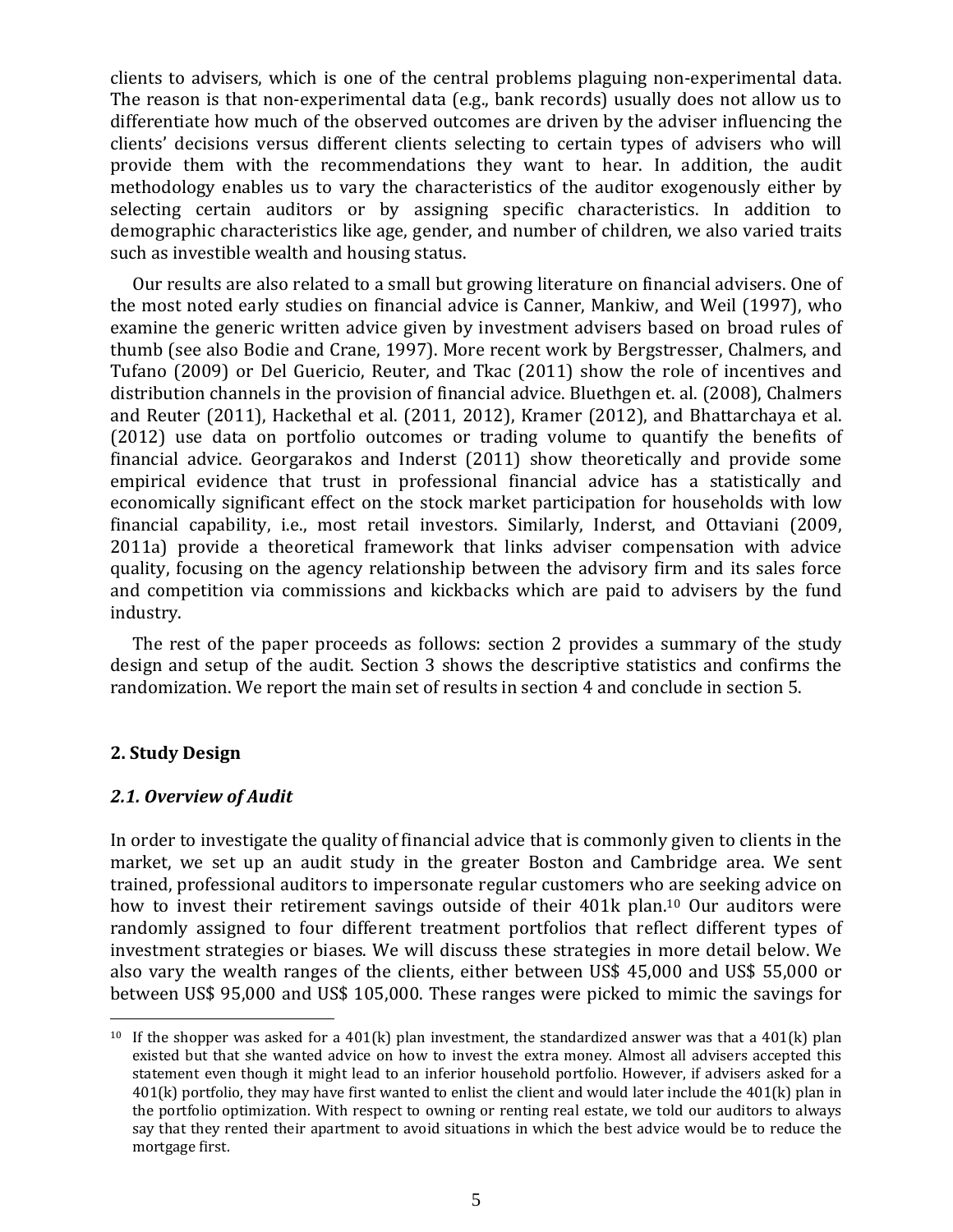average US households in different age ranges.<sup>11</sup> Our study focuses on retail advisers at the lower end of the wealth spectrum, e.g., we do not include private wealth managers or hedge funds. The modal adviser in our study is working either for a bank, retail investment firm, or their own independent operation, focusing on the lower end of the retail segment. Most of them are paid on commission based on the fees and volumes that they generate, and only a small subset of the advisers are independent and would be paid based on capital under management. The fraction of this latter type of adviser is very small in our sample since they usually only deal with wealthier clients.<sup>12</sup>

# *2.2. Treatments*

 $\overline{a}$ 

This setup allows us to test how advisers react to pre-existing investment strategies or client biases. For that purpose, we set up four different treatments to differentiate biases that go against the adviser's self-interest versus those where the adviser's and the client's interests are aligned. We designed the biases in such a way that the net expected loss to the investor is similar in magnitude. As discussed in the introduction, if advisers act purely out of self-interested motives, they should counteract client biases that lead to low-fee income (e.g., excessive investment in company stock) but reinforce biases that increase the adviser's ability to generate fees, such as trend-chasing. However, if advisers are constrained by having to cater to clients' pre-existing beliefs, we should expect that advisers are more restricted in the advice they can give, as in cases, for example, when the client has strong prior beliefs or is emotionally attached to the current portfolio. In contrast, an adviser is less restricted when the client has no predetermined opinion, and thus we should not see a differential response to different types of biases.

To test the importance of these countervailing forces, we selected four different treatments that are presented to the advisers (and impersonated by our auditors). As our "bias scenarios," we selected two of the most common biases documented in the literature: chasing fund returns and investing in employer stocks. We complemented these with two "unbiased scenarios" – a diversified low-fee stock/bond portfolio and an all-cash portfolio.

In *scenario* 1 ("chasing fund returns") our auditors indicated that they had been trying to outperform the market by identifying industries that had excess returns in the recent past. In the advice session, the auditor would present the adviser with a portfolio that is concentrated in a few industries with high returns in the last year and ask the adviser to help identify more stocks and industries of this type. Note that de-biasing a client by diversifying the current portfolio would lead to (one-time) returns for the adviser, but he could profit even more by catering to the bias and turning over the portfolio at least once a year. We set up the portfolio such that 30% of the portfolio was invested in one sector exchange traded fund that had performed well in the previous year (i.e.  $2007$ ).<sup>13</sup> These sectors included telecommunication, oil & gas, metals & mining, and US aerospace & defense. Depending on the age group (about  $30$  or  $45$  years old),  $20\%$  or  $35\%$  was invested in intermediate US high-credit quality bond funds. The rest of the portfolio  $(50\% \text{ or } 35\%)$ 

 $11$  In addition, these amounts are varied around the average annual household income in the Boston area (about US\$ 75,000).

 $12$  Financial advice by independent advisers, who are compensated by the hour or based on capital under management, is often not available or it is too expensive at several hundred dollars for a first visit.

<sup>&</sup>lt;sup>13</sup> We fixed the proportion at 30% for two main reasons. First, we wanted to give the adviser the opportunity to invest more in this strategy, although this would lead to less diversification. Second, we believe that the more extreme a portfolio allocation (see also scenario 2 with employer stock), the higher the probability that an adviser would remember a portfolio s/he saw some days ago from another potential client.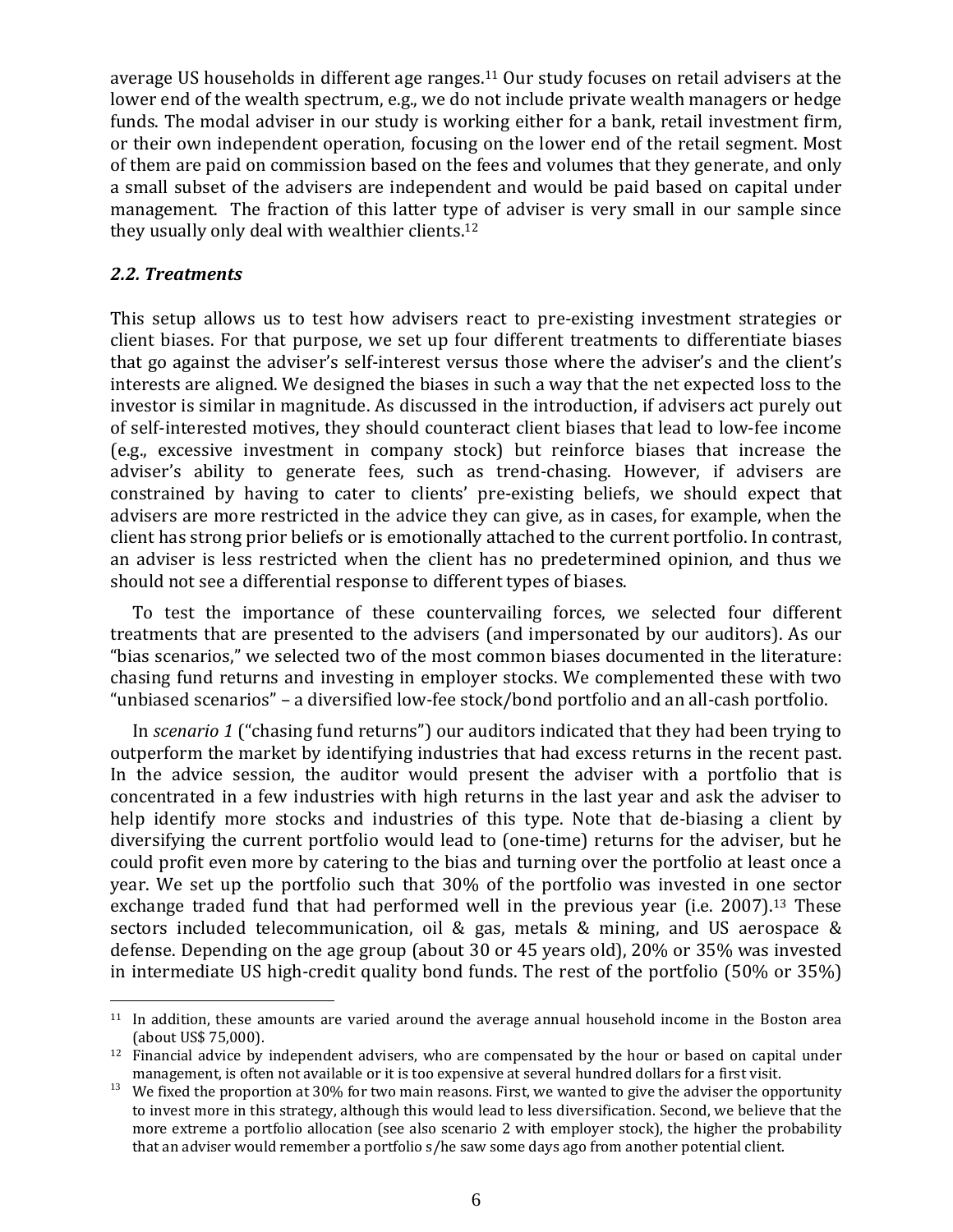was invested in a single S&P 500 index fund. We varied the selection of index funds and the exact amount invested to reduce the probability that an adviser would recognize the portfolio from a previous visit.<sup>14</sup> The average under-performance of the four selected sectors compared to the S&P 500 over 1.5 years *after* the end of our audit study has been about  $-6.5\%$  p.a., i.e., the  $30\%$  investment in this sector resulted in an underperformance between US\$ 1,000 and US\$ 2,000 per year depending on the portfolio size. Even though returns-chasing may be similar to a momentum strategy, we believe that this is not appropriate in the context of this market since investment horizons of customers are rather long and the frequency with which people rebalance their portfolios is too low to allow them effectively to take advantage of momentum strategies.

In *scenario* 2 ("employer stock"), we assigned the auditor to one of the 50 largest employers in the Boston area and assigned  $30\%$  of the person's portfolio to company stock.<sup>15</sup> Depending on the age group, 20% or  $35%$  was invested in bonds and the rest in the S&P 500 (as in scenario 1). In this scenario, it was in the interest of both the financial adviser and the client to restructure the existing portfolio. The adviser can earn money in the portfolio rebalancing process, and the client will most likely end up with a better diversified portfolio. To allocate 30% of the portfolio to one stock increases portfolio risk even if we ignore human capital risk. Let's assume a standard deviation in the market of  $20\%$  and a risk premium of  $6\%$  p.a., whereas the company stock has a  $50\%$  standard deviation, unit beta, and 6% risk premium. Then, a 30% allocation to company stock lowers the Sharpe ratio from 0.3 to 0.247, translating for a given risk to a return loss of 1.29% or US\$ 1,032 per year for an US\$ 80,000 portfolio.<sup>16</sup> Appendix A contains examples of scenario 1 and 2 portfolios and additional client background information. Again, we did not want to assign more than 30% of the portfolio to company stock, since on average people usually do not hold more than 50% of assets in company stock and so that we avoided raising advisers' suspicion. 

In addition to these two scenarios with inherent biases, auditors were assigned a well diversified portfolio in *scenario* 3, consisting of low-fee US index stock funds and bonds, using the same allocation to bonds depending on the age group, as in all other scenarios. While the portfolio is the most efficient of all the treatments used in the study, this treatment does have a (US) home bias, and thus a value-enhancing adjustment to the portfolio might be to suggest more international diversification.<sup>17</sup> Moving the low-fee portfolio to an actively managed portfolio with the same risk/return profile but average management fees would result in additional costs of about one percentage point per year, i.e., between US\$ 500 and US\$ 1,000 in our scenario.

*Scenario* 4 is our control treatment, since the available money is currently invested in a short-term certificates of deposit and the auditor does not display any preconceived biases. In this scenario, only the investment amount and the demographics are varied as before. The adviser receives no hints how the client would like to invest the money except that the client would like help with a better investment strategy.

 $\overline{a}$ 

 $14$  Even though we used only ETFs or low-cost index funds both for the diversified part of the portfolio (treatments 1-3)) and for the sectors in treatment 1, only one adviser mentioned this fact.<br><sup>15</sup> Auditors were assigned to one of these employers in all treatments but had employer stock in their portfolios only

in treatment 2. We provided them with some background information about their employer, including travel times to various points in Boston and Cambridge, such that auditors could answer basic questions about their working life.<br><sup>16</sup> We thank John Campbell for this example.<br><sup>17</sup> Given the high volatility of currency exchange rates over the last ten years, it is not obvious whether international

diversification helps to improve the portfolio characteristics.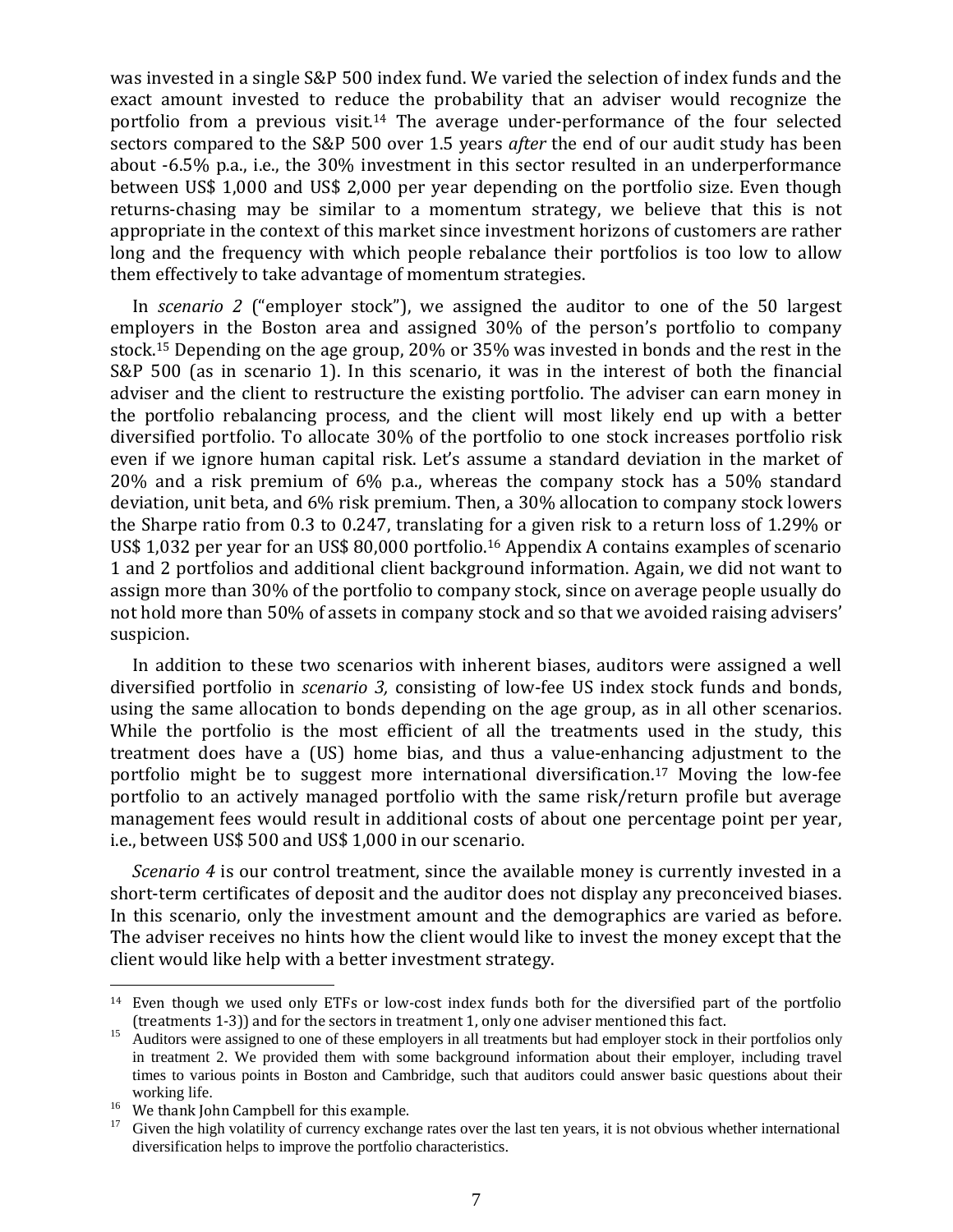Auditors were randomly assigned to one of the four scenarios. They had to be collegeeducated and had to match our gender and age requirements. One group was in their early 30s, and we assigned them a financial wealth of about US\$ 50,000. The other group is in their mid- to late 40s and had a financial wealth of about US\$ 100,000. All auditors were assigned to one of the 50 largest employers in the Boston area. In scenario 2 (employer stocks), the employer had to be listed on an exchange. All other characteristics (like marital status, children, etc.) that auditors may have talked about with their advisers were their own characteristics, such that they could talk naturally about them. The investment horizon of all auditors was retirement age, i.e., about 30 years for the first group and about 15 years for the second group.

## *2.3. Logistics of Audit*

To implement the actual logistics of the visits, we hired a financial audit firm that specializes in identifying and training auditors. We worked very closely with the firm to select suitable people as auditors for the study, and we were also intimately involved in training the auditors. We designed all the training scripts and set up the schedule of visits with predefined advisers to which auditors were randomized. To ensure that auditors were able to understand the advice that was given to them, they had to know at least some basics of financial products and received some guidelines on how to ask for specific advice. Auditors were trained first about basic financial literacy through our online manuscript. Then, they participated in a training session via video conference with the supervisors and our staff. Finally, audit candidates had to take a short online test to qualify for the study (about 10% of the pre-selected auditors failed and were excluded from this study. See Appendix  $B$ ). Even after training, it is still possible that auditors do not retain all the information that advisers provide in the meeting. However, such behavior should just lead to more noise overall and not bias our results. Auditors were assigned only to one treatment at a time to avoid confusion and retraining. After the first set of audits was finished, we reassigned auditors to a second treatment to control for auditor fixed effects.

The audit firm provided the logistics of monitoring and implementing the scheduling of visits, setting up online survey forms, and finding and compensating auditors. Auditors were paid on a per visit basis and were told that they would not be invited for a repeat assignment if we heard any complaints about their behavior. We also sent our research associate to do random spot checks in order to observe whether the client was meeting with the adviser. To minimize any demand effects, we made sure that the study was triple blind: the financial advisers, the financial audit firm, and the auditors did not know why and how we chose specific parameters. The company and the auditors were told that the aim of our study was to conduct an assessment of the quality of the market for financial advice and that any variation in the treatment arms was instituted to create variation in order to minimize detection and suspicion.<sup>18</sup>

*Logistics* of the Meeting: To set up the in-person meeting, auditors called their assigned financial adviser and agreed on a time convenient for both.<sup>19</sup> As a reason for the visit, the auditors stated that they were seeking advice on how to invest privately held retirement savings they had outside of employer-provided vehicles  $(401(k)$  and defined benefit plans).

 $18\,$ Note that we never mentioned different treatments, neither in our conversations with the audit firm nor with the auditors.

 $19$  A new adviser was only assigned after the previous visit had been completed. Advisers were at most visited once a week by different auditors.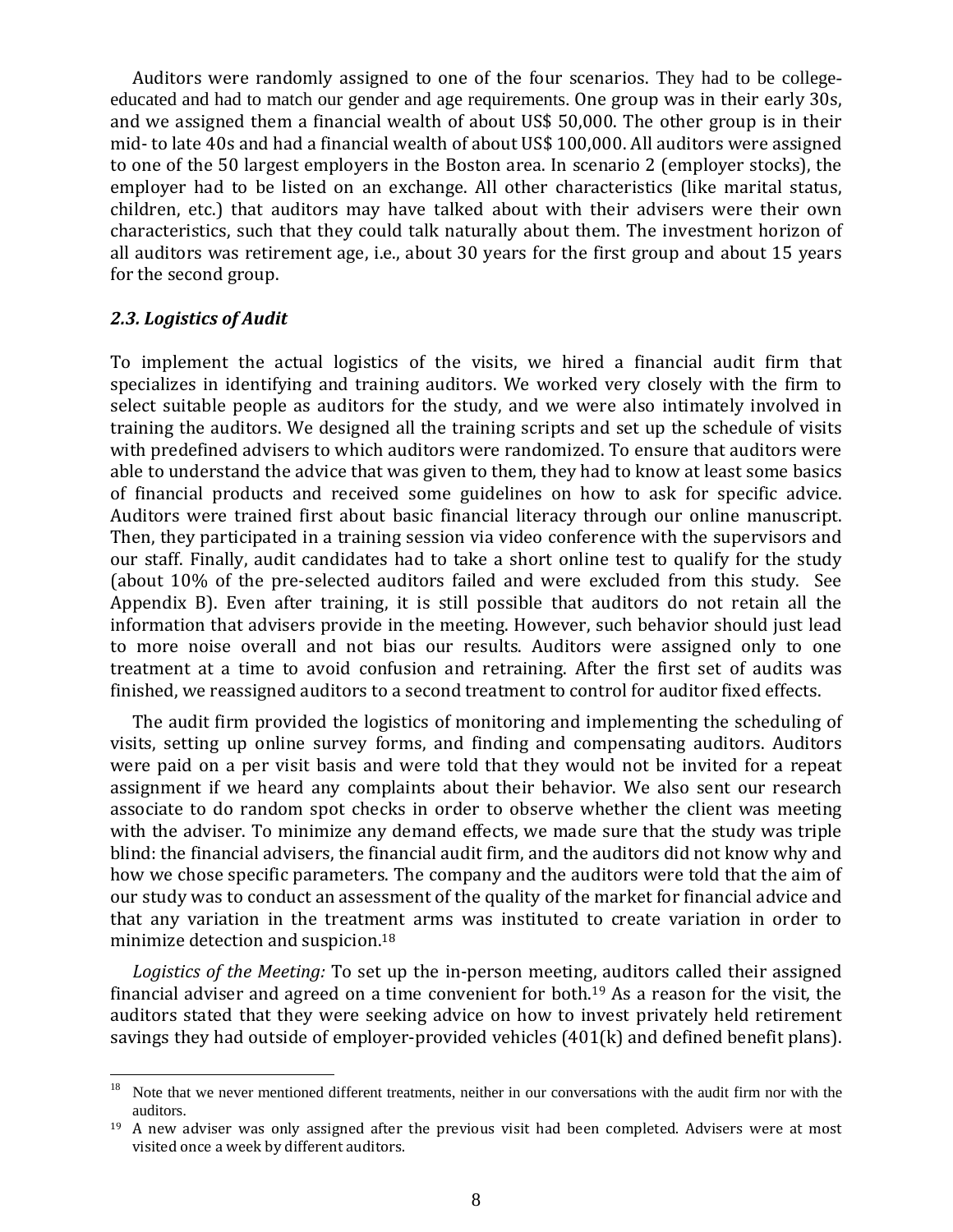At the agreed-upon time, the auditors would meet with the advisers for a consultation of about one hour, usually in the adviser's office. During the meeting, the auditor would follow the general script provided by us. Depending on their treatment assignment, they would explain their existing investment strategy and ask for advice with their portfolios and investment strategies as described above. The auditors were asked to write down their assigned portfolio on a piece of paper or print them out so that they could show the status quo to the adviser. There was enough variation in the way the information was presented that advisers would not be suspicious of any potential repetitions. Aside from the actual treatment assignment, auditors were told to answer truthfully any information concerning their name, social security number, or any other demographic information, such as number of children or marital status.

*Tracking Advice:* We encouraged auditors to write down information that the adviser provided in the course of the meeting to increase accuracy. Taking notes is natural in an advice situation and thus does not create any suspicion. Again, we made sure that the auditors had enough variation in how they would put down the notes to avoid any potentially suspicious repetitions. One caveat about the scope of advice is that many advisers are unwilling to provide detailed, personalized advice (e.g., advice on the allocation of assets to specific funds) unless the client has moved his or her funds to the adviser's firm.<sup>20</sup> Since our auditors were not able to provide the adviser with those funds, some advisers were reluctant to provide very specific advice and rather commented in general terms about the quality of the clients' existing portfolios and the recommended allocation going forward. Therefore, in most of the study we will focus on the type of advice given and the associated reasoning.

After the visit, auditors were asked to fill out an online exit survey that had multiple choice questions with free-text fields. They had 24 hours to fill out this information after the conclusion of the visit to make sure that they had not forgotten the information they obtained. In addition, each auditor had to send in the adviser's business card such that the audit company could make random calls to verify that the auditor actually had shown up to the visit.<sup>21</sup> If the questionnaire was not available within 24 hours, the auditor was contacted by a supervisor and reminded to provide the information. This procedure helped extract high-quality and complete information after the visit. Moreover, auditors were only paid after filling in the form. For most questions, a "Don't know/Don't remember" option existed to avoid random answers. If auditors had received additional written information at or after the meeting with their adviser, they forwarded these materials to us and we coded the written recommendations if any were made. There was only one auditor who did not fill out his surveys in the necessary time and was subsequently dropped from the study. We also conducted an exit interview with each auditor after their first visit to verify that auditors were comfortable with the setup.

### **3. Summary Statistics and Randomization**

 $\overline{a}$ 

The audit data of 284 client visits was collected between April and August 2008, i.e. after the problems of Bear Stearns surfaced but before the bankruptcy of Lehman Brothers in mid-September. We had initially planned for an audit of 480 observations but unfortunately had to stop our audit study prematurely, since in the ensuing financial contraction the

 $20$  This behavior is to some extent comparable to a car dealer who asks first for a down payment before agreeing to a test drive of a car.

 $21$  Information on the adviser's identity was not passed on to us.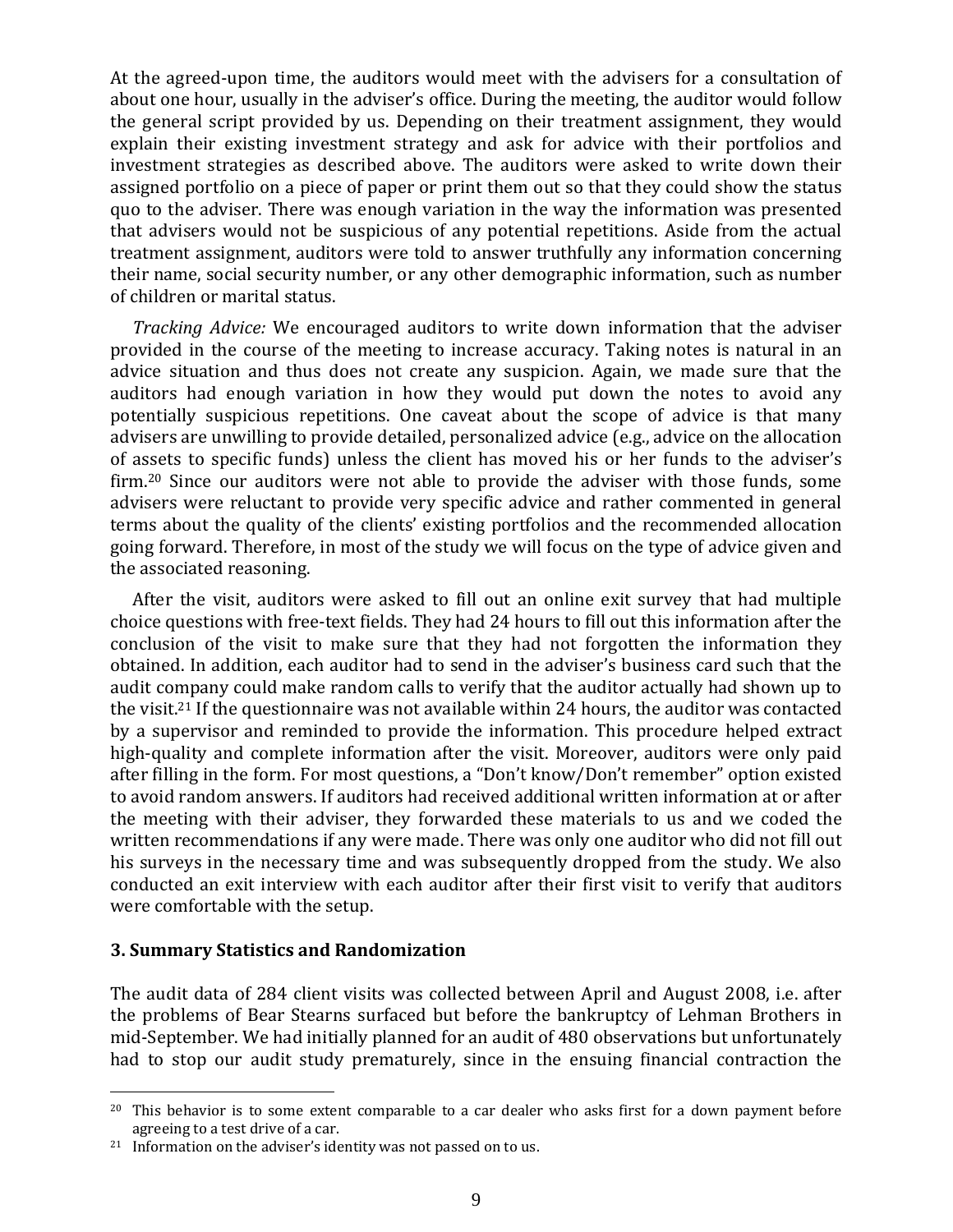market for financial advice in the Boston area was significantly restructured.<sup>22</sup> Moreover, the changing economic conditions were especially important for the *chasing returns* treatment since the outperforming industries of the previous year had changed.

As a result, our four scenarios are not evenly covered. **Table 1** shows the distribution of visits across the four different scenarios: there are 103 visits in scenario 1, 62 visits in scenario 2, 49 visits in scenario 3, and 70 visits in the last scenario. However, Table 1 confirms that, despite the reduced sample size, the randomization of visits to advisers still seems to be intact. The average age of auditors does not vary across the treatment groups and is centered around 39-40 years. The average assigned annual income is US\$ 80,000 and again there is no significant difference between the four cells. The same is true for the investment amounts; the average investment is between US\$ 77,000 and US\$ 80,000. Finally, on average, the fraction of female auditors is about 77% and there are no significant differences between the different treatment groups.

While the power of the tests is lowered, due to the smaller sample size, it is reassuring that the randomization largely holds despite the smaller sample.

# **4. Results**

 $\overline{a}$ 

# *4.1. Descriptive Statistics of a Typical Audit*

**Table 2** provides an overview over the information the adviser collected and her recommendation during the auditor's visit. It is a prerequisite to understand the client's financial situation, their ability to handle portfolio risk, and their current exposure to market risk through their other investments. Some of the basic information that an adviser should ask about are the income level of the client, whether they have savings in a  $401(k)$ plan apart from the money they want to invest with the adviser, their occupation, and whether they have children. We form indicator variables equal to one if the adviser asked for the specific information at some point in the consultation and zero otherwise. The results in the first five rows of **Table 2** show that in the vast majority of cases advisers start off by asking the auditor for basic personal characteristics such as age, income, whether they have children, and whether they have a  $401(k)$  plan.<sup>23</sup> On average these questions are asked in more than  $70\%$  of the visits. $24$ 

In Table 3, we regress a dummy indicating whether the adviser asked about the client's age on the gender and log age of the client. We focus on these two characteristics since they are most easily observable from the outset of the visit. We find that women were asked for their age less often while the coefficient on log age is not significant but positive. Similarly, in columns (2) through (4), we see that women auditors were asked about their personal and financial situation less often than men. Columns (3) and (4) of **Table 3** show that older people were asked about their financial situation concerning income and whether they have a  $401(k)$  plan more often than younger people. These results could indicate that advisers adjust their approach towards a potential client to reflect their expectation about the future return from this client including the probability of recruiting her: older auditors have higher investment funds, and men are usually viewed as being more willing to move their account to

 $22$  Financial advice firms started to consolidate their advisory business by reducing the number of advisers. Thus, arranging visits within our design, given the previous visits, became almost impossible.

<sup>&</sup>lt;sup>23</sup> As mentioned above, auditors said that they are investing in a  $401(k)$  plan but do not want to discuss the details of these investments.

 $24$  Advisers ask for this crucial information even though it is not a legal requirement as in other countries.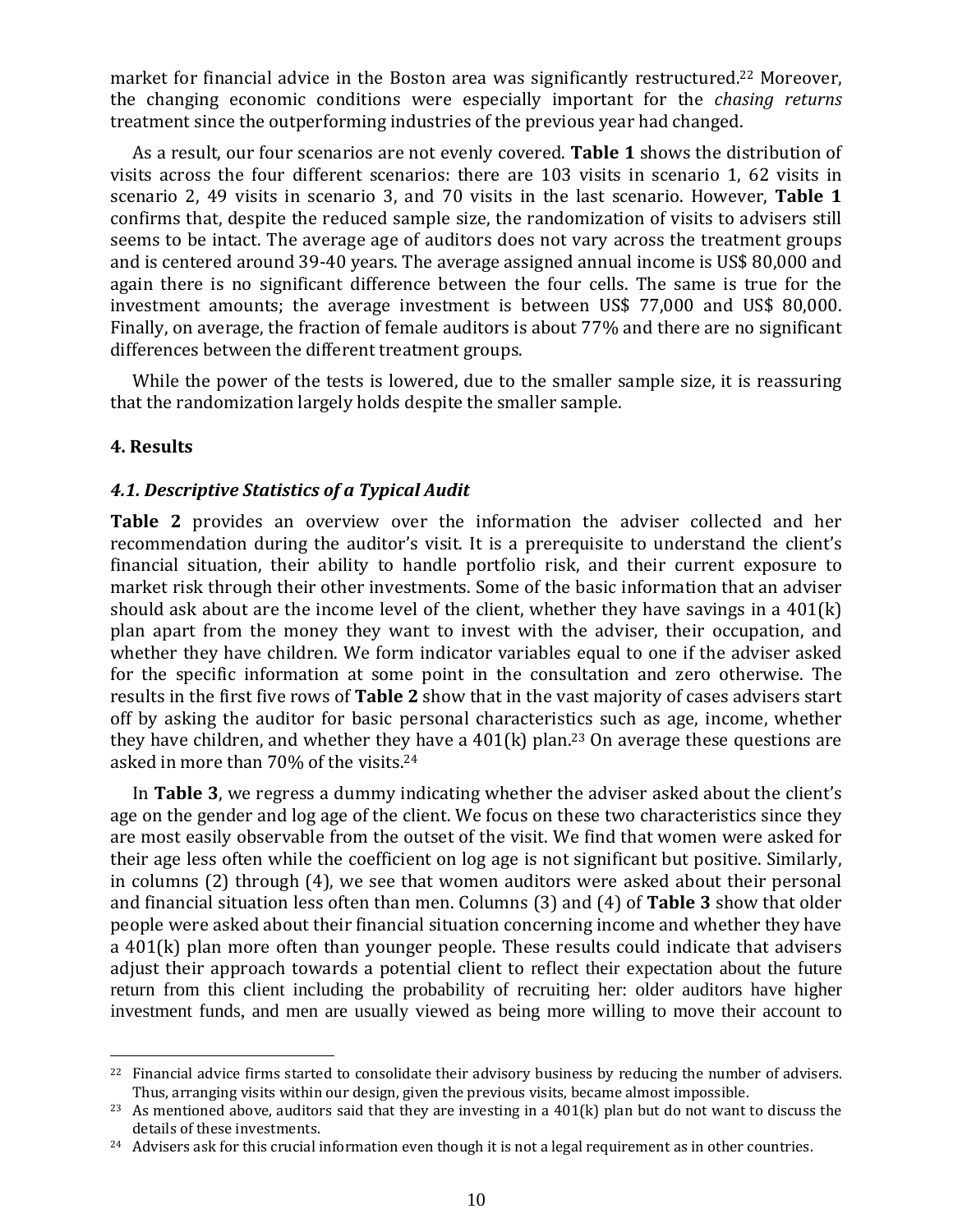another adviser. In both cases, the expected return for the adviser is higher than with younger or female clients. As a consequence, advisers are less likely to ask younger or female auditors some basic question about their financial situation, and it also leads to worse advice since the adviser does not have full information.

When we look at the advisers' recommendations in the same table, we see that advisers had a much higher propensity to suggest actively managed mutual funds than index funds. The advisers encouraged the client to invest in index funds in only  $7.5\%$  of the advice sessions  $(21 \text{ visits})$ . In contrast, in  $50\%$  (or  $142$ ) of the visits, the adviser suggested investing in actively managed funds. This stark discrepancy is a first indication that advisers might be trying to guide clients to high-fee investments.<sup>25</sup> In that context, it is interesting to see that a majority of advisers mention (some) fees of the recommended funds spontaneously, without the client having to ask for it. But in many cases, the fee discussion is used to downplay the impact of fees. Given that clients usually come to advisers to receive help with their investments, it might not be too surprising that on average advisers try to change the clients' fund allocation. What is interesting, however, is that they tended to move shoppers away from the existing strategy regardless of the initial portfolio, i.e., even when they looked at a low-fee diversified portfolio. So they were willing to make the client effectively worse off.

Another interesting finding, inferred from clients' free-form answers, is that some advisers (84 visits, or roughly 30%) refused to offer any specific advice until the auditor transferred resources to the adviser. This is interesting because it illustrates a screening problem for customers: it is hard for them to judge the value of an adviser before committing to the adviser.

Finally, the mix of asset allocations is interesting (see **Table 6**). Advisers recommended on average an investment of about  $63.5\%$  in equity,  $23.8\%$  in bonds, and  $12.7\%$  in cash. However, the mean advice suggests an international equity allocation of about 27% of the portfolio. While this is a smaller international allocation than optimal portfolio theory suggests, this is an aggressive equity allocation and in that sense leans against any bias that might generate an equity premium.

### **4.2 Advisers' reactions to the current investment strategy**

In a second step, we examine how treatment assignments affect the advice that auditors received from the advisers. As discussed above, since we randomly assign clients and their portfolios to different advisers, we can test the average response of a typical adviser without any concern of clients' self-selection to different types of advisers. First, in Table 4 we focus on the adviser's overall reaction to the auditor's assigned portfolio as a function of the different scenarios presented by the auditors. We measure whether the adviser is supportive of the auditor's current strategy and supports more investment in the same portfolio or is critical of the current strategy and discourages further investment in the same.<sup>26</sup> This analysis excludes the "cash only" treatment. In that treatment, it is not possible

 $\overline{a}$ <sup>25</sup> Note that catering to client's beliefs based on their current portfolio would lead advisers to recommend more and/or different index funds since 70% (treatment 1 and 2) or 100% (treatment 3) of the current portfolio are invested in index funds.

 $26$  The encouragement/support variable is based on the question "Did the adviser make any comments about how you should modify your existing portfolio?" Auditors could choose from three multiple choice answers: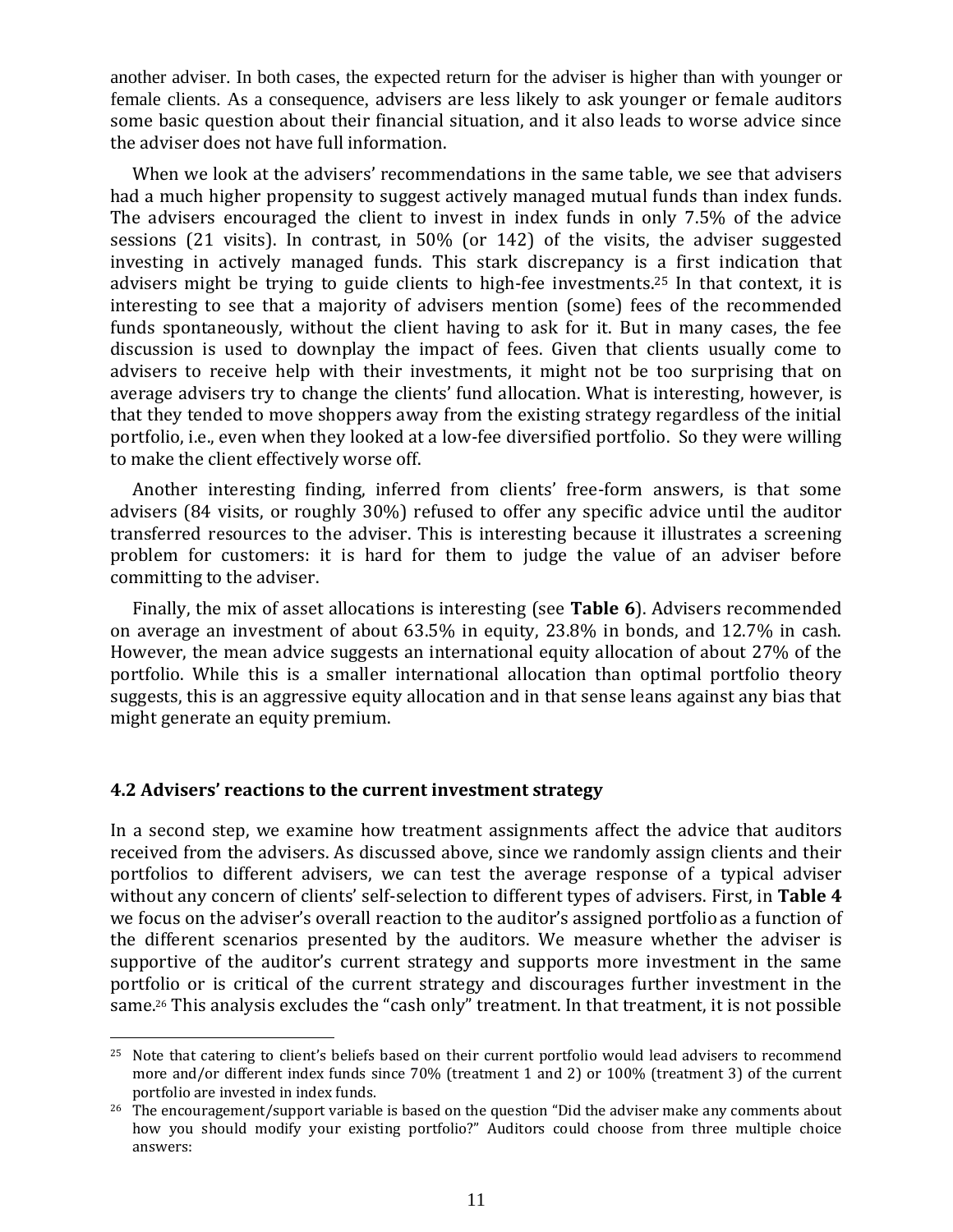for the adviser to express support for the "strategy" since the client explicitly asks for help in improving the investment strategy. If advisers try to de-bias their clients, they should not be supportive of the trend-chasing or employer stock strategy but supportive of the diversified portfolio strategy. At most, they should suggest some international diversification, in that case. In contrast, if advisers aim to maximize their fee income they should be supportive of trend-chasing but not supportive of the employer stock or efficient portfolio strategy, since these will not generate a high number of transactions and fees.

Each cell in **Table 4** presents the mean, the standard deviation, and the p-value of a t-test between the subset presented in that cell versus the sample mean. Overall, advisers seem to support strategies that result in more transactions and higher management fees. The first two rows show the mean responses for whether the adviser supported the current investment strategy or suggested to change it.<sup>27</sup> In the case of the returns-chasing portfolio, the advisers were significantly more supportive than for either the company stock or the index portfolio. The likelihood of a supportive response was 19.4% for the returns-chasing portfolio, against the sample mean of  $13.1\%$ , but only 9.7% for the company stock portfolio and a remarkably low 2.4% in the case of the index portfolio. When we measure whether the adviser proactively encouraged the client to change the current investment strategy, we see a parallel pattern. The incident of a negative response is significantly below the mean for the returns-chasing portfolio but significantly above the mean for the index fund portfolio: in 59.2% of cases, an adviser suggested a change in the current strategy. In contrast, if the client had an index portfolio, the adviser suggested changing the current investment strategy in 85.4% of the cases.

These results show that even though the meeting between the client and adviser is also a sales situation, advisers are willing to go against the (revealed) preferences of the client and suggest changes away from the current strategy in the majority of cases. Therefore, the catering concerns are less strong in this context than one might have conjectured. However, it is possible that the visits start off differently from the ultimately suggested strategy and reflect more of the sales pitch: in the next two rows, we analyze the adviser's *initial* response to the auditor's portfolio as opposed to the final recommendations we saw before. This first reaction could be interpreted as a judgment of the client's prior behavior. We indeed see in row (3) that the adviser's initial reaction to the different portfolios is most likely to be positive in the case of the index portfolio  $(24.4\%)$ , least positive for the company stock portfolio  $(12.9\%)$ , and about average for the returns-chasing portfolio  $(16.5\%)$ . Explicitly negative comments about the portfolio are observed only in 23.3% of the cases with returns-chasing portfolio but in about  $56\%$  for both the index and company stock portfolios.

These results show advisers try to be more positive initially, even though they ultimately want to change the clients' strategies. Interestingly, advisers seem more compelled to say something explicitly complementing about the index portfolio and are less comfortable to do so for the returns-chasing or the company stock portfolios. It is possible that advisers

 $\overline{a}$ 

<sup>(</sup>a) "Adviser encouraged me to invest more in the existing strategy",

<sup>(</sup>b) "Adviser said that I should not change the allocation in my existing strategy but not invest more" or

<sup>(</sup>c) "Adviser discouraged me to invest more in the existing strategy".

The encouragement variable is coded as 1 if the auditor answered  $(a)$  and 0 otherwise. Negative comments (discouragement) to the same question are coded as 1 if the auditor chose  $(c)$  and 0 otherwise. The correlation between the two dummy variables is  $-0.5374$ .

<sup>&</sup>lt;sup>27</sup> We have too many banks and too few repeat visits in our sample such that we cannot include bank fixed effects. Probit regressions or using random effects instead of clustering at the auditor level have qualitatively the same results and are available on request.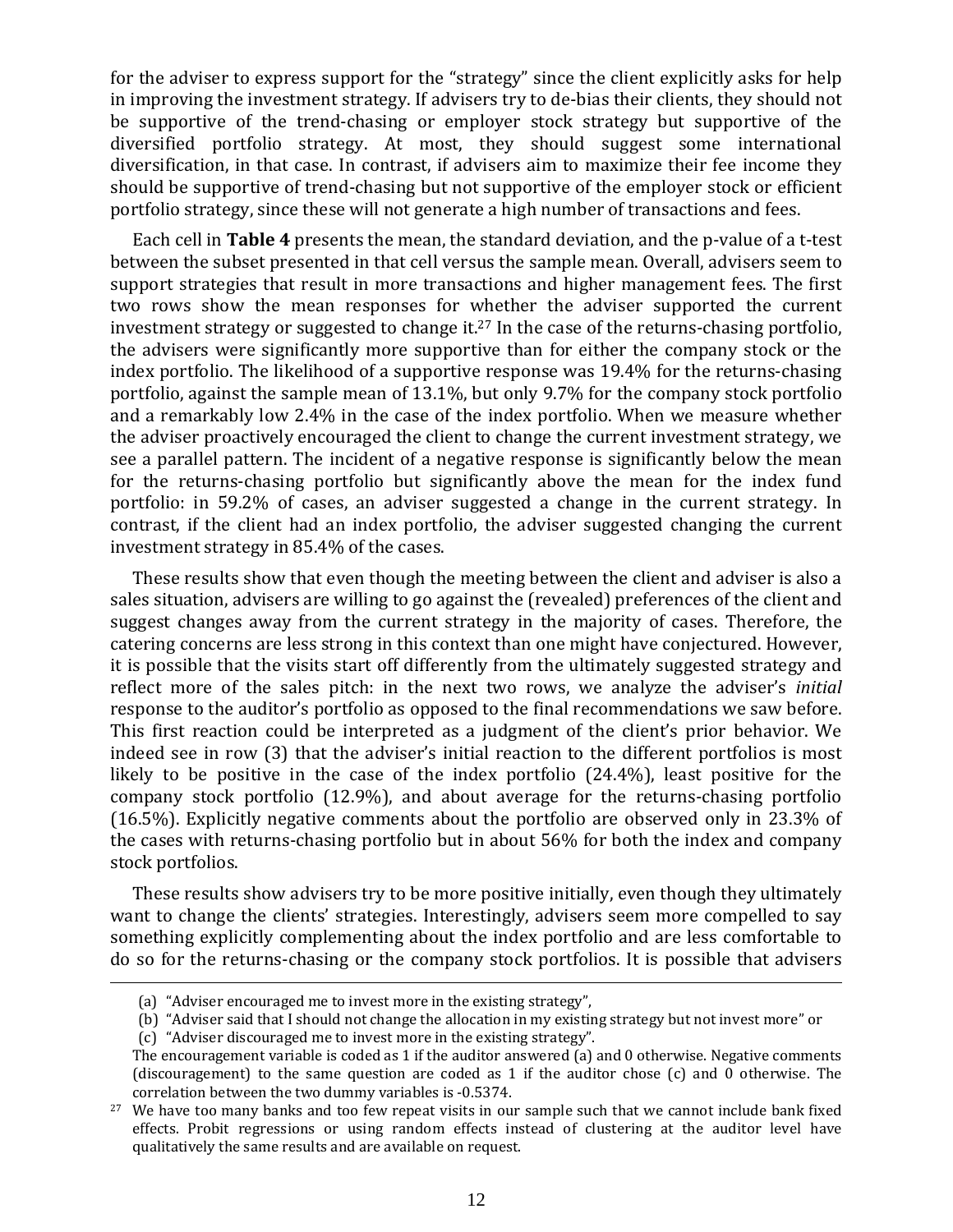feel constraint by what they know is the better advice, or that they do not want to undermine their credibility by being outright dismissive of diversification and index funds, assuming that most people have at least heard through the media and other sources that these are good investment guidelines.

**Table** 5 contains the results of a parallel analysis but using a regression set-up, where we cluster observations at the individual client level to control for base-rate characteristics. The regressions control for the age and income level of the auditors, since these were the two variables on which we stratified auditors. We also include month fixed effects since the study was implemented over a five months period to reduce the likelihood of detection. Column  $(1)$  reports the results from a regression of a dummy indicating encouragement on the treatment dummies where the omitted category is the returns-chasing portfolio (scenario 1). The results show that advisers were least supportive of the efficient portfolio, followed by the company stock treatment, with coefficients of -.28 and -.17, respectively, i.e., advisers supported the returns-chasing strategy significantly more often than the other two strategies.<sup>28</sup>

In column  $(2)$ , we replicate the regression setup of column  $(1)$  but include additional characteristics of the clients such as gender, marital status, and investment amount. None of the characteristics are significant and including these controls does not change the coefficients on the treatment dummies, as is to be expected given random assignment. In regressions (3) and (4), we now break out customers with an assigned investment amount of about US\$ 100,000 and about US\$ 50,000. The idea is to see if the advice across the scenarios differs for wealthier clients, and we find no support for any such differences.

In columns  $(5)$  to  $(8)$ , we repeat the regression setup of the first four columns but use as a left-hand side variable whether the adviser strongly discouraged investing further in the existing strategy. We again find consistently with the prior results that advisers were most negative on the efficient portfolio. The coefficient is .4 and significant at the 1% level. There is no significant difference for company stock, however. These results strongly suggest that advisers try to dissuade clients from investing in an efficient portfolio, likely because this minimizes the fee income for the adviser. Interestingly, this incentive seems to be so strong that advisers are willing to push clients out of investments portfolios that are close to perfectly efficient (index scenario). However, it does seem that the investor is more constrained in the case of company stock, perhaps because of an attempt to cater to the clients' bias. This produces a perverse situation where the adviser is actively leaning against an efficient portfolio but not willing to lean against what is actually a biased strategy. 

In columns  $(9)$  and  $(10)$ , we look at the initial reactions of the adviser. The difference between the dependent variable here and in columns  $(1)$  through  $(4)$  is that we now focus on the adviser's very first reaction to the client's portfolio, *i.e.*, looking backward. In contrast, the dependent variable in columns  $(1)$  through  $(4)$  focuses on how the adviser argued the portfolio should be structured or restructured going forward. As expected based on our results in Table 4, we now find very different advisers' reactions. Initially, advisers react significantly more positively to the index portfolio relative to the returns-chasing portfolio. But there is no significant difference between company stock and returns chasing. In addition, these differences are much less pronounced than in the first eight columns. All this suggests that advisers are more moderated in their initial reactions. And

 $\overline{a}$ 

 $28$  In these regressions we use scenario 2 as the benchmark case to detect differences between scenarios 2 and 3. These results are available on request.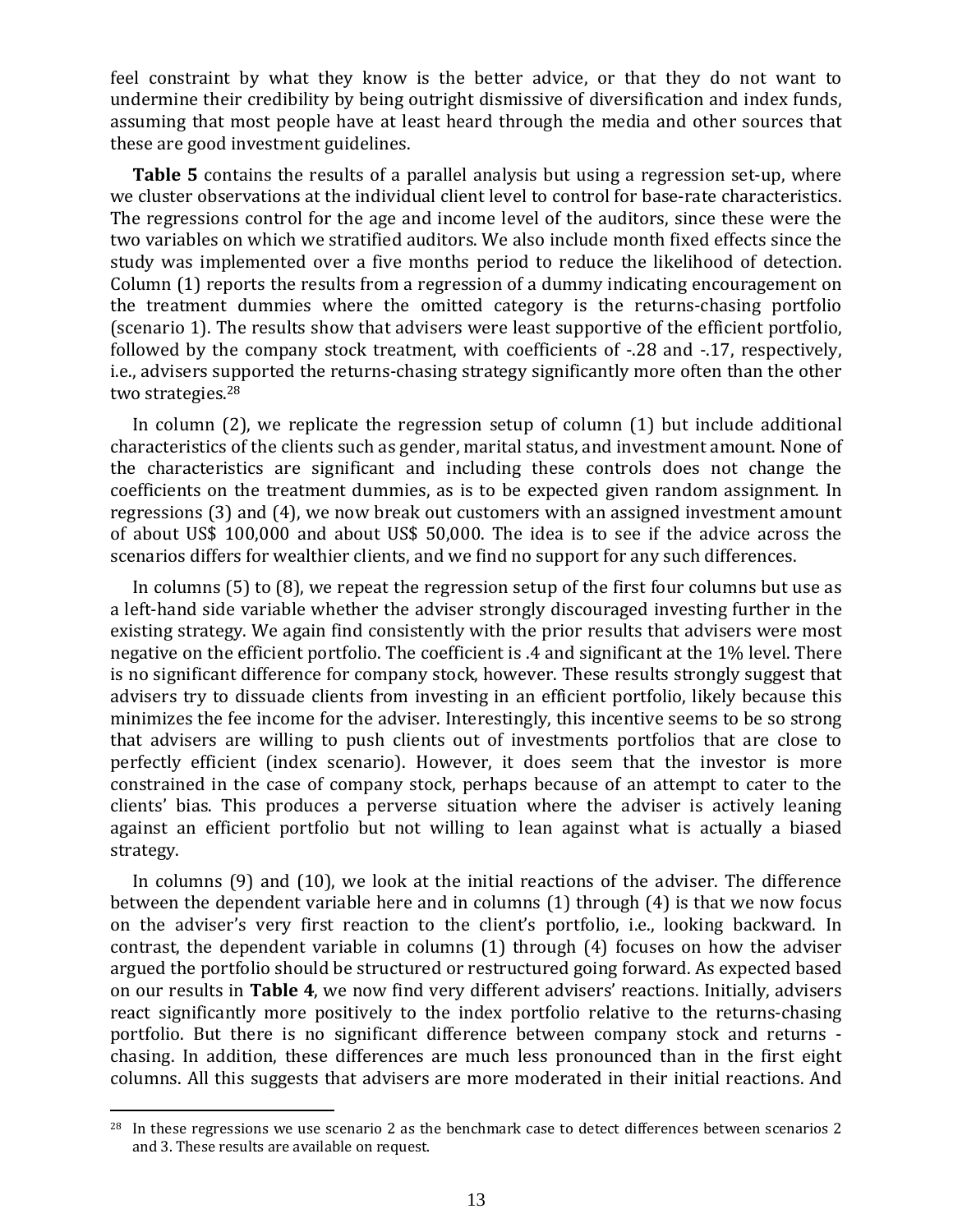they seem much less willing to make overtly negative comments about the clients' prior choices. 

# **4.3 Asset Allocation**

 $\overline{a}$ 

In the next step, we evaluate the overall asset allocation (stocks, bonds, domestic or international investments) that is recommended by the advisers. In a large fraction of the visits, we did not get very detailed quantitative advice about which specific funds to invest in, since many advisers insisted that the client should first place the funds with the adviser's company. Therefore, we can compare differences in the capital allocation across broad asset classes. In the analysis in **Table 6**, we will now include all four different scenarios including the cash treatment (scenario 4), since we look at the recommendations that the adviser makes for the portfolio going forward. The mean comparison in **Table 6** is parallel to the setup in Table 4. The outcome variables here are measured as the recommended percentage of the portfolio that should be invested in one of the respective asset classes. The first three rows report the results for the fraction of assets in stock or bonds (we omit cash as the residual category) and the fraction of assets to be invested internationally. As can be seen in row 4, we lose about  $45\%$  of the sample in this analysis since many advisers did not provide specific enough recommendations.<sup>29</sup> Second, the means tests reported in **Table** 6 indicate that advisers did not seem to tailor the asset allocation according to the scenario that auditors come in with, since none of the comparisons are even close to being significant. The one exception is that auditors who came in with an index portfolio seem to have received a higher suggested allocation to bonds on average across the sample advisers, suggest investing  $23.8\%$  of the assets in bonds, but this fraction goes to  $31.9\%$  for clients arriving with an index portfolio. This is surprising since our control group might be seen as being even more risk averse since they have had no exposure to equities. While we cannot rule out that this might be a spurious correlation, it could possibly suggest that advisers assessed people who hold index portfolios as more risk averse and thus felt that a stronger allocation to bonds could be in line with the auditor's preferences. But at the same time this interpretation is not so easy to square with the fact that advisers were strongly pushing the clients who come in with index portfolios to move out of these and into actively managed funds.30

Advisers did not mention fees at a significantly different frequency depending on our four treatments (row 5). However, there are significant differences between treatments with respect to recommending actively managed or index funds (rows  $6$  and  $7$ ). The two most concrete dimensions of advice that we can measure are whether the adviser recommended actively managed funds and/or (passive) index funds as an investment to the client. These two dimensions are of interest since a large body of literature on mutual fund returns suggests that actively managed funds on average have lower net returns but allow fund companies and advisers to charge higher fees. In contrast, index funds have been shown to be a better investment option for retail investors since they provide access to

<sup>&</sup>lt;sup>29</sup> We also used an indicator variable for whether the adviser did at all mention investment in any of the above mentioned asset classes and the results are qualitatively very similar.

<sup>&</sup>lt;sup>30</sup> Another explanation is related to the amount of fees that can be earned with stock funds compared to bond funds. As a consequence, it does not pay off to know more about bond funds than about stock funds, i.e. advisers simply do not know enough to recommend another bond funds. Advisers may also believe that it is easier to move clients from index bond funds into actively managed stock funds than shifting them to actively managed bond funds.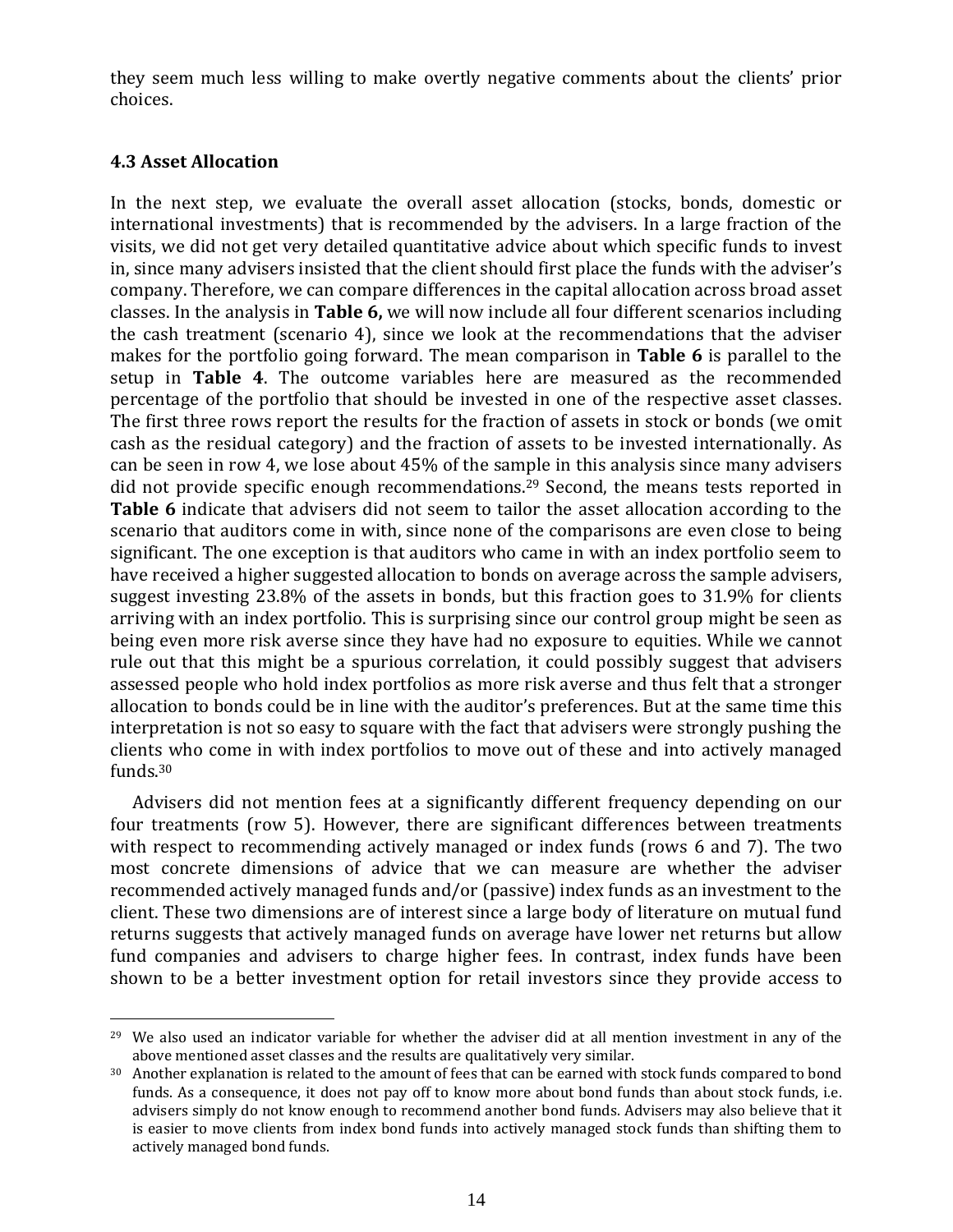investing in a well diversified portfolio at a low fee structure (see for example Gruber 1996). Rows 6 and 7 of **Table 6** reconfirm that on average advisers were much more likely to recommend actively managed funds  $(49.7%$  of the cases) versus index funds  $(0)$ nly  $7.3%$ of the cases). Interestingly, however, the likelihoods of when advisers suggest one of these two types of funds varies with the scenario: actively managed funds were recommended especially frequently to auditors who came in with an index fund portfolio  $(61.0\%$  of the time) $31$  or just cash investments  $(75.0\%$  of the time). In the case of returns-chasing portfolios, actively managed funds were suggested only in 40.8% of the visits and even less frequently for company stock portfolios, where it was only 24.2% of the time. In contrast, index funds were almost never mentioned by the advisers. Only when people came in with a cash portfolio the adviser was significantly more likely to recommend index funds.

As before, we now use a regression framework to confirm the robustness of the results. Column (1) of **Table** 7 follows the usual baseline setup where we regress the recommended fraction of bonds on the dummies for the four scenarios (again, scenario 1 is the omitted one) and controls for the client characteristics. The fraction of bonds that was recommended for the client's portfolio does not seem to vary with the different scenarios. The same is true in columns  $(2)$  through  $(4)$  when looking at the allocations to the other asset classes. Again, the advice does not seem to vary by scenario. The one exception is that clients in the all-cash scenario 4 have significantly lower exposure to stocks (column 2). This could suggest that clients who are in scenario 4 are considered to be very risk averse (or even unsophisticated) by the advisers and therefore the advisers might think that these clients would not be able to handle the risk exposure of a high fraction of equities. But the results are quite noisy, which is most likely due to the much smaller sample size.

The recommended investment in stocks and domestic assets significantly increased with clients' annual income, which may be explained by an assumed higher risk or loss tolerance. However, the recommended exposure to stocks decreased with larger investment amounts. Married clients were advised to have significantly more bond and stock investments at the expense of liquidity, whereas female clients were advised to invest significantly less in both asset classes based. The months following the collapse of Bear Stearns had an effect on recommended domestic investments only - clients were told in May through July to invest domestically significantly less.

These different recommendations based on personal characteristics may be caused by the adviser's information collection process. Note that clients always disclosed the investment amount at the beginning of the conversation since they asked for advice with respect to their current portfolio. The likelihood of being asked for their current occupation (regression  $(2)$ ) or annual income (regression  $(3)$ ) significantly decreased with higher investment amounts (see Table 3 in section 4.1).

### **4.4 Investment suggestions: Adviser and client incentives**

 $\overline{a}$ 

We now also run the above results with respect to advisers' recommendations of actively managed or index funds in regression specification to make sure that they survive a number of different controls. In column (1) of Table 8, we regress an indicator variable equal to one if the adviser recommended investing in index funds and zero otherwise on dummies for

<sup>31</sup> This result may not be too surprising at first. But recommending an internationally well-diversified low fee index funds would have been an option fort he adviser and would have counted as "recommending an index fund".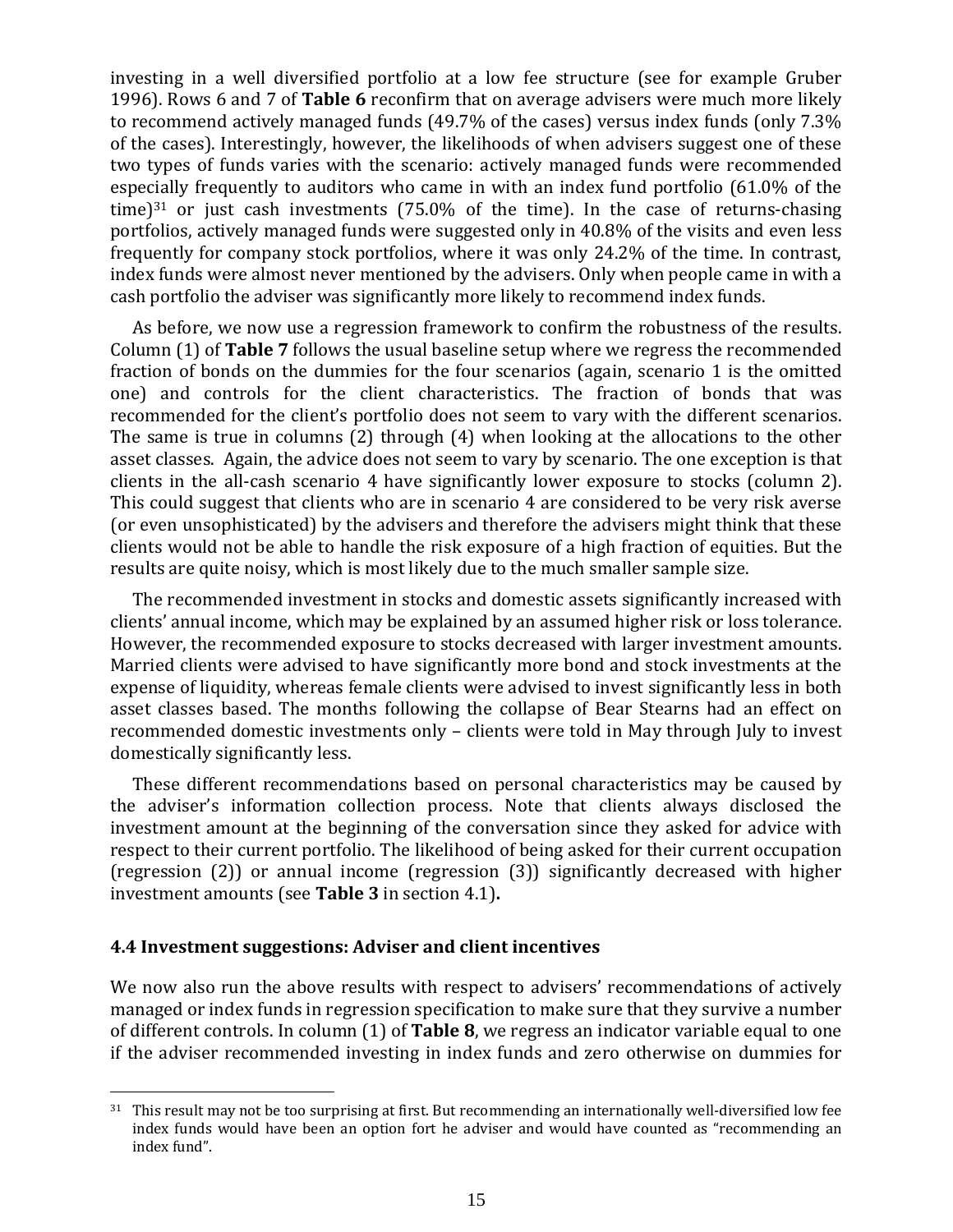the four scenarios with the returns-chasing scenario as the omitted category and controls for the age and income level of the client. All the regressions are clustered at the auditor level. The results in column (1) show that advisers were significantly more likely to recommend index funds to clients who came in with an "all cash" portfolio relative to the returns-chasing treatment (the coefficient on the "all cash" scenario is 0.18 and is significant at the 5% level). The coefficients on all other scenarios are close to zero and statistically insignificant. In column (2), we repeat the same regression but include further controls for client characteristics such as gender, marital status, number of children, and the amount they client wants to invest. The results are unchanged compared to column  $(1)$ . In columns  $(3)$  and  $(4)$ , we break out the sample into the visits where auditors were assigned an investment amount around US\$ 100,000 versus US\$ 50,000.32

In contrast, in columns (5) to (8) of **Table 8**, we repeat the same regression setup as before but the dependent variable now is a dummy for whether the adviser suggested actively managed funds to the clients. It is important to note that advisers recommended actively managed funds in about half of all visits while they only recommended index funds in about  $8\%$  of visits. The baseline regression in column  $(5)$  shows that advisers were much more likely to recommend actively managed funds to clients who came in with either the index fund portfolio (scenario 3) or the all-cash portfolio scenario 4). Instead, advisers were almost 20% less likely to mention actively managed funds to clients in the company stock portfolio (scenario 2). Again, the results are unchanged with additional controls for client characteristics in column  $(6)$ . As before, we then break out the sub-sample of clients that have about US\$ 100,000 to invest (column 7) and those that have about US\$ 50,000 to invest (column 8). Interestingly, clients with higher investment amounts tend to be recommended actively managed funds in scenarios 3 and 4 at a much higher rate than clients that are less wealthy. Moreover, less wealthy clients received significantly fewer recommendations in the employer stock scenario, which may reflect advisers' beliefs that the probability of de-biasing these clients is rather low.

Overall, advisers seemed to maximize fees by placing more weight on actively managed funds that created a higher fee income. Most strikingly, even if a client had a well-diversified index funds portfolio, the adviser encouraged investment in actively managed funds. The objective of the adviser in this behavior might have been to signal that they could add value to the client by suggesting something different from the existing portfolio. This behavior was particularly pronounced for wealthier clients where the fee income mattered more to the adviser. But advisers could also have achieved this goal by suggesting low-fee international diversification. In general, advisers did not proactively reach out to clients to rebalance the portfolio due to changing circumstances of the client, but only to sell them new funds and generate fees. The advice that we observe in our treatments are a good proxy for the different situations that an adviser might encounter with their clients throughout a longer term relationship. The evidence suggests that most of the interaction is driven by the need to generate fees rather than to respond to the clients rebalancing needs.

But advisers also seem to attempt to cater to their clients' perceived preferences. For clients that came in with a company stock portfolio, advisers were much less likely to suggest actively managed funds. One could hypothesize that high concentration in company stock might suggest to the adviser that this client is more risk averse and passive in their investment approach and thus might not be comfortable investing in an actively managed

 $\overline{a}$ 

 $32$  The percentage improves to 10.7% (from 4.4%) in the index funds scenario when we eliminate those visits in which advisers are not willing to provide any advice before the client transfers her portfolio.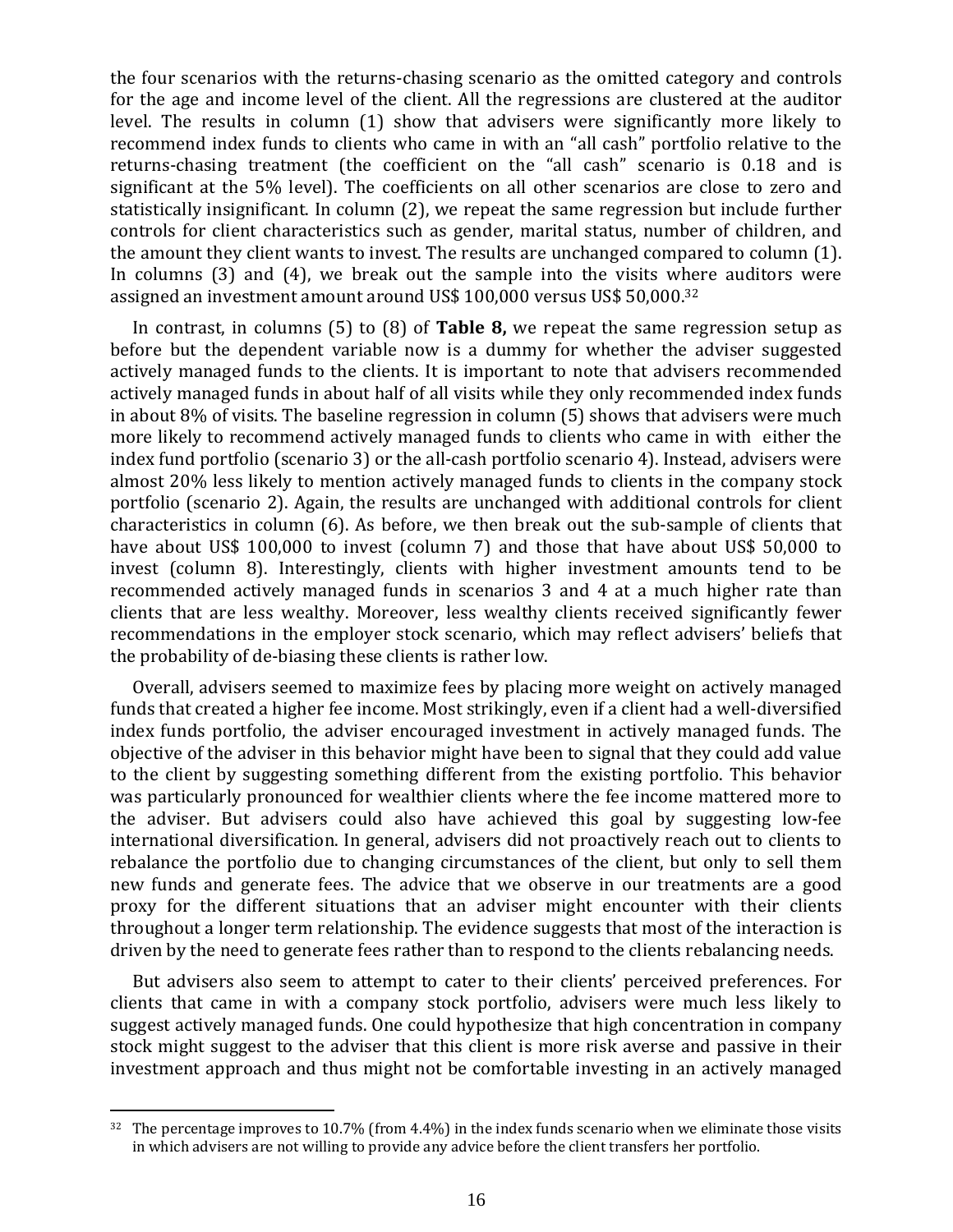fund. Given that actively managed funds were recommended to half of the clients, it is no surprise that advisers spontaneously mentioned fees just as often or as seldom in all scenarios and with respect to most control variables. However, advisers spontaneously addressed fees with an increasing likelihood if clients were older and with a smaller investment amount (regression  $(10)$ ). The first result can be explained by an assumed higher experience level, i.e., advisers pre-empted an often heard question in this age group. The second result may seem surprising, given that less wealthy clients received more recommendations for actively managed funds. But mentioning fees can involve talking about load fees (or discount of load fees) as well as management fees, which are more important in the long run. Thus, advisers may be more likely to talk about the less relevant fees with lower levels of wealth and less likely to talk about (all) fees with higher levels of wealth. 

#### **4.5 Personal Characteristics and Customization of Advice**

In **Table 9,** we first analyze the advice that was given as a function of client characteristics. Characteristics such as gender and age can be inferred relatively easily by meeting the client. We also include characteristics of the client's personal situation that the adviser learns from the conversation, such as the client's marital status, the number of children, and income level. Standard finance theory would suggest that advisers should take personal circumstances of the client into account when setting the investment strategy. For example, clients with a shorter investment horizon, such as older clients, most textbooks would suggest that they should not be investing in risky long-term strategies. Similarly, risk averse clients should not be guided towards risky investments, such as having a high percentage in of their portfolio of stocks or actively managed funds.

In column  $(1)$ , we investigate whether the adviser encouraged the auditor to invest in index funds as a function of the auditor's characteristics. Standard errors in all regressions are clustered at the auditor level. We see that the coefficient on log of age is positive but not significant. Similarly none of the other coefficients on the client characteristics are significant. Thus, there are no discernible differences between clients that were encouraged to invest in index funds. But it is important to keep in mind that the overall incidence of suggesting index funds was very low  $(8%)$ . In column  $(2)$ , we repeat the same regression set-up but use an indicator variable for whether the adviser suggested actively managed funds as the dependent variable. Now, the coefficient on log of age is large and statistically significant. Older clients were more often encouraged to invest in actively managed funds. Similarly, people with children were encouraged to invest in actively managed funds. In contrast, the coefficient on the gender dummy is negative and highly significant. This suggests that advisers are less likely to recommend actively managed funds to female clients. This could be in line with the belief that women are more risk averse and thus would have a lesser tolerance for actively managed funds. Alternatively, women are perceived as being more fee-sensitive.

We find that the only significant and economically very large coefficient of whether the adviser spontaneously mentioned the fees is log age (see column (3)). Advisers tend to explain the fee structure of funds much more to older clients than to younger ones. None of the other coefficients on characteristics are significant. The belief must be that older people are more cost-conscious and potentially better informed about investment options. Therefore, advisers proactively discuss the fees rather than trying to ignore the topic.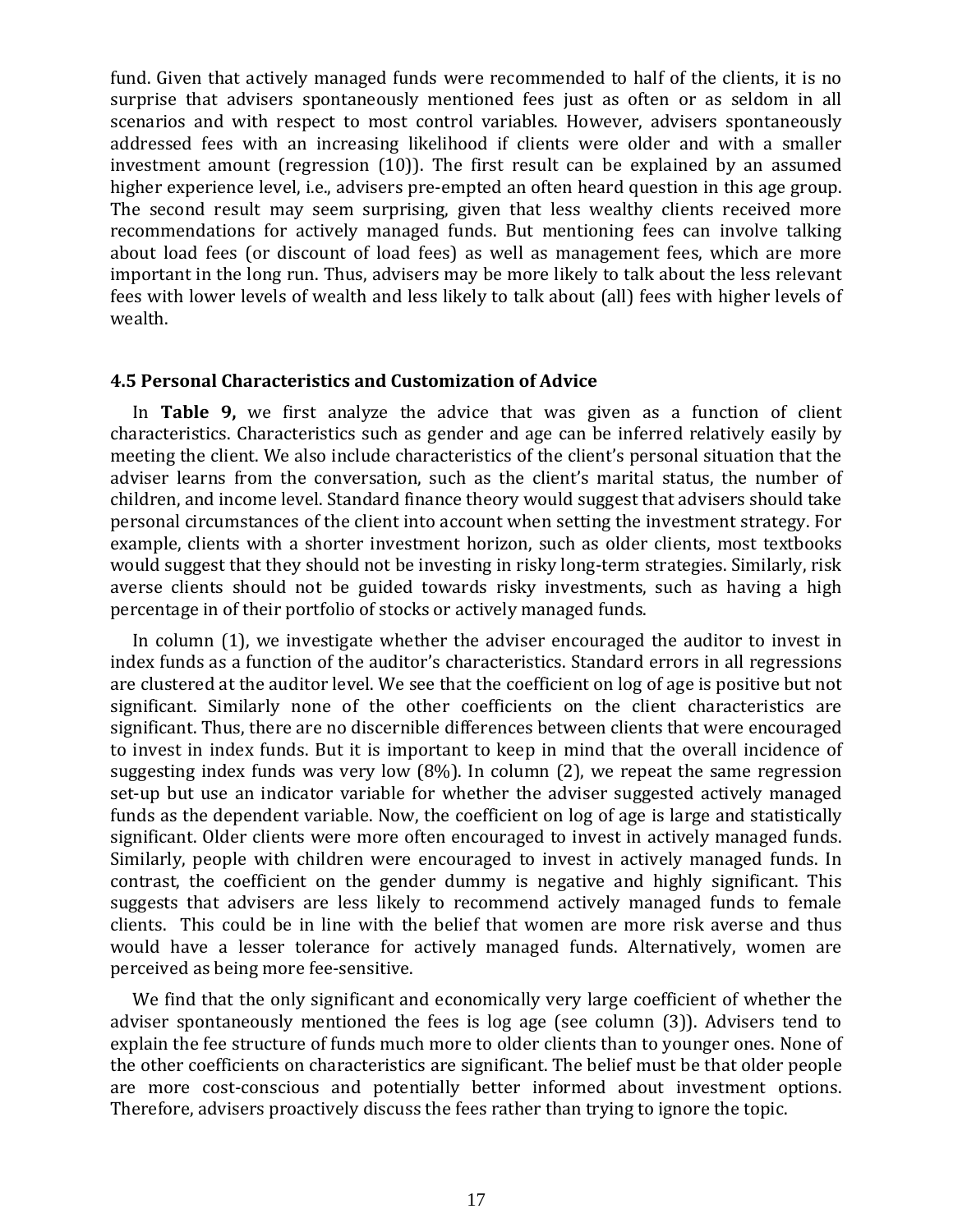Finally, in column (4), we analyze the adviser's attitude towards the client relationship. We learned through the free text answers of our auditors that some advisers refused to offer any specific advice as long as the potential client had not transferred his or her account to the company of the adviser  $(n=84)$ . The intention of the adviser seems to be that they first wanted to sign up the client before parting with any useful information. On the one hand, it makes sense that advisers would want to protect their time and insights so that clients do not replicate the advice for free. However, this situation is puzzling, since it forces the client to choose an adviser without being able to get any indication of the person's quality upfront. The result in column (4) shows that this behavior was most pronounced towards female auditors. Advisers were almost 40% more likely to tell female clients that they first had to transfer the balance to them. One could imagine that this behavior might be based on the perception that women are more docile or gullible.

#### **5. Conclusions**

Overall our findings suggest that the market for financial advice does not de-bias retail investors and if anything may exaggerate existing biases. While advisors seem to take into account client characteristics such as age or family status when making portfolio recommendations, they are unwilling to lean against biases that help them further their own economic interest, e.g. maximize fees. We find that in some cases the advice even pushes clients towards funds with higher expected fees with little change in portfolio diversification and thus would reduce the expected returns on their portfolios (as discussed in the case of the index portfolio). Intermediation in this market on average does not seem to correct individual biases. Therefore, these biases can have first order implications for aggregate capital flows and possibly pricing of risk more broadly, if there is not enough informed capital to exploit arbitrage opportunities against capital flows from "biased" retail investors. While in times of normal economic activity these biases might be arbitraged away, one could worry that in times of crisis they become particularly important when arbitrage capital dries up. It can also shed light on how we should model information aggregation in equilibrium if competitive forces in the market for financial advice do not lead to the provision of the best possible advice. Competition might be limited by the fact that financial advisers exploit the biases of naïve (or uninformed) retail investors. At the same time, advisers who are interested in providing better advice might be unable to gain market share if biased retail investors are unable to differentiate advice that is in the interest of the client from advice that is only in the self-interest of the advisor. While we cannot rule out that catering to client believes plays some role, our evidence suggests that adviser self-interest plays an important role in generating advice that is not in the best interest of the clients. Our findings show that advisers do not feel constraint to only give investment recommendations that affirm the clients' prior beliefs for fear of losing the client. In fact, advisors have no problem discouraging clients from investing more in their current strategies if this is not in the interest of the advisor. But we do see some evidence that the advisers are fully aware that this is a sales situation, since in the initial interaction with the client they always praise the client's prior investment choices no matter what they invested in.

These results are intriguing but they are also only a first step in what is a very important research area. They open the door to a set of other questions about the market for advice that our current sample size or treatments do not allow us to answer. Three questions stand out. First, does the nature and quality of the advice depend on the adviser's incentives? Answering this question will require a larger sample of advisers with varying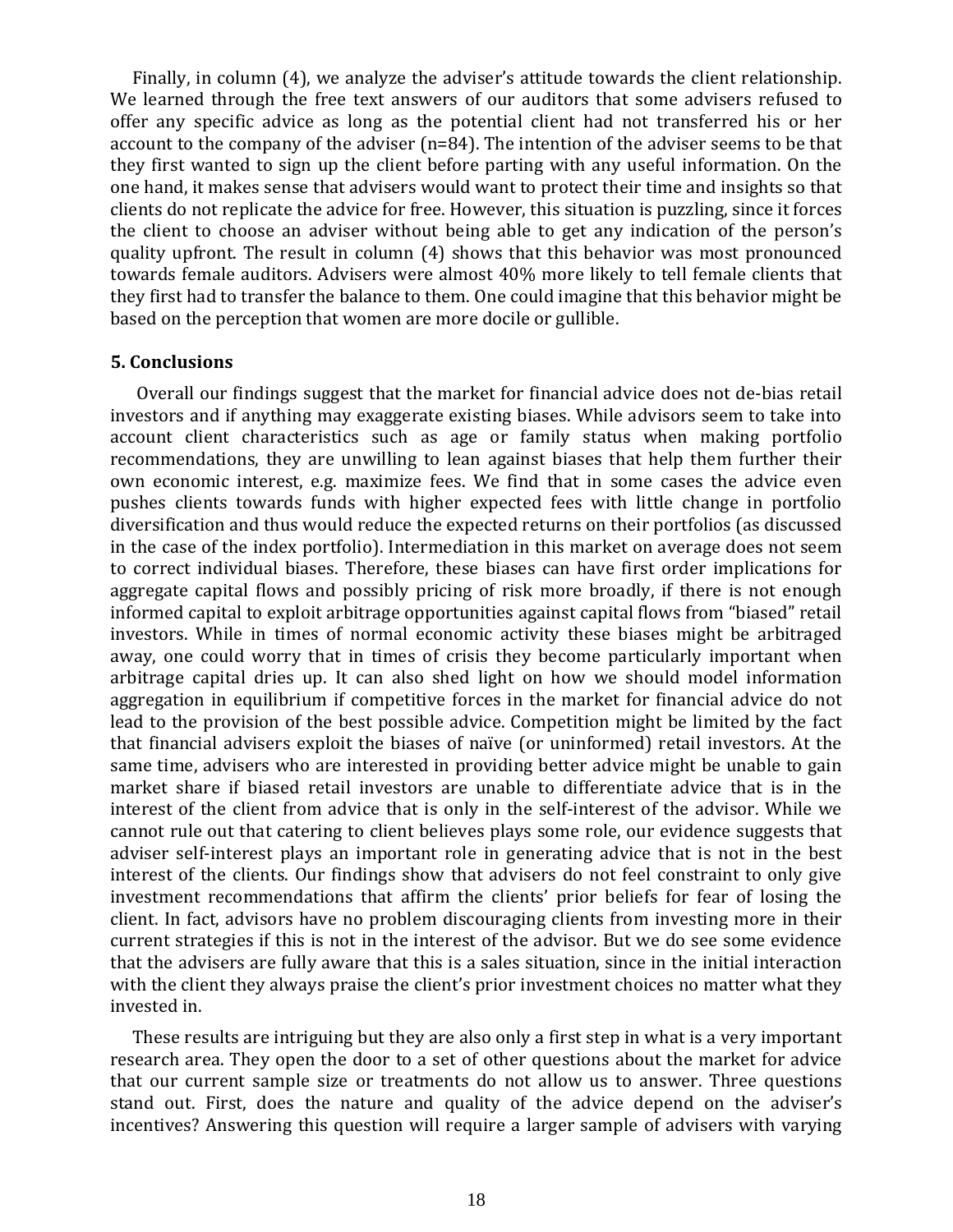incentives, e.g., fee-only advisers. Though such advisers have grown in recent years, they are still a minority in the market. More importantly, auditing them would raise the costs of audits significantly since each audit would now entail a fee. While our current tests reflect the advice that the representative adviser in the market provides, it would be interesting to understand how variation in incentives might affect the interaction with the clients. For example, it is possible that fee-only advisers provide better advice but have to charge such high fees that average retail investors are better off in the status quo situation. Second, does the quality of advice change over time? In an ongoing and evolving advice relationship, an adviser might either use the relationship to tailor the advice more closely to the clients' needs or to be tempted to take advantage of the increasing trust Third, how does the demand for financial advice look like and what role does it play in shaping the type advisers that survive in the market? Specifically, how do individuals assess the quality of advice? In this audit study, auditors were willing to go back to about  $70\%$  of the advisers they visited but now with their own money (see Table 2). In other words, most advisers succeeded in convincing their potential clients and thus they have no need to change their advice giving. To understand why clients like the currently available financial advice would require a different methodology where the unit of observation would need to be potential investors. These types of questions are essential going forward to understanding the forces that shape the equilibrium in the market for advice.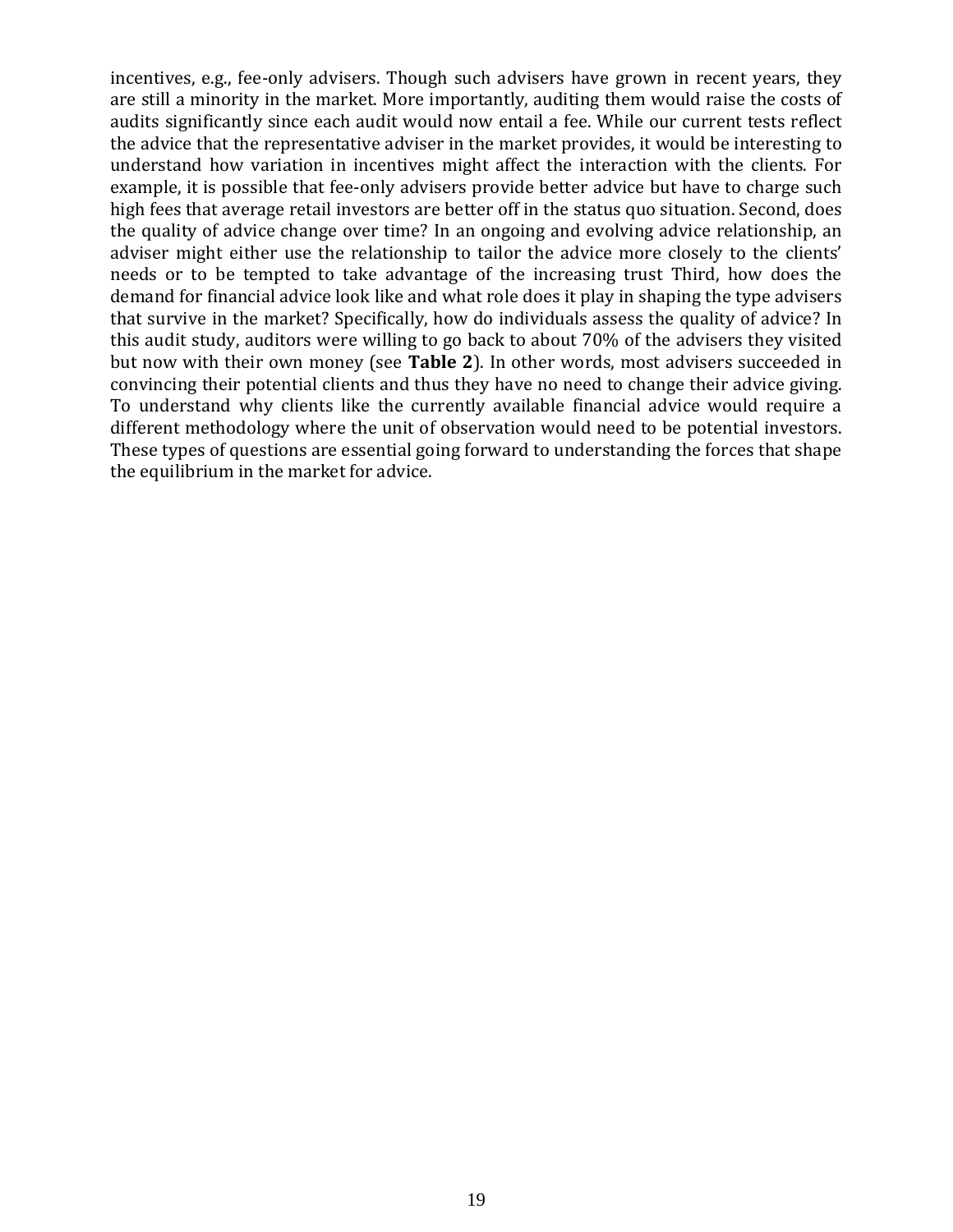#### **References**

- Altonji, Joseph G. and Rebecca M. Blank, 1999, Race and gender in the labor market, In Orley C. Ashenfelter and David E. Card (eds.), Handbook of Labor Economics, edition 1, volume 3, chapter 48, 3143-3259, Amsterdam: Elsevier Science.
- Barber, Brad M. and Terrance Odean, 2000, Trading Is Hazardous To Your Wealth: The Common Stock Investment Performance of Individual Investors, Journal of Finance 55, 773-806.
- Barberis, Nicholas and Richard H. Thaler, 2003, A Survey of Behavioral Finance. In G. Constantinides, M. Harris, and R. Stulz (eds.), Handbook of Economics of Finance, 1052-1121, Amsterdam: Elsevier Science.
- Benartzi, Shlomo and Richard H. Thaler, 2001, Naive Diversification Strategies in Retirement Saving Plans, American Economic Review, 91.1 (March), 79-98.
- Benartzi, Shlomo and Richard H. Thaler, 2007, Heuristics and Biases in Retirement Savings Behavior, Journal of Economic Perspectives 21.3 (Summer), 81-04.
- Bergstresser, Daniel, John M.R. Chalmers, and Peter Tufano, 2009, Assessing the Costs and Benefits of Brokers: A Preliminary Analysis of the Mutual Fund Industry, Review of Financial Studies 22, 4129–4156.
- Bhattacharya, Utpal, Andreas Hackethal, Simon Kaesler, Benjamin Loos, and Steffen Meyer, 2012, Is Unbiased Financial Advice To Retail Investors Sufficient? Answers from a Large Field Study, Review of Financial Studies (forthcoming).
- Bluethgen, Ralph, Andreas Gintschel, Armin Müller, and Andreas Hackethal, 2008, Financial Advice and Individual Investors' Portfolios, Goethe Universität Frankfurt am Main.
- Bodie, Zvi and Dwight B. Crane, 1997, Personal Investing: Advice, Theory, and Evidence from a Survey of TIAA-CREF Participants, http://papers.ssrn.com/sol3/papers.cfm?abstract\_id=36158.
- Bogle, John C., 2000, John Bogle on Investing: The First 50 Years, New York: McGraw-Hill.
- Bolton, Patrick, Xavier Freixas, and Joel Shapiro, 2007. Conflicts of Interest, Information Provision, and Competition in the Financial Services Industry, Journal of Financial Economics 85.2 (August), 297‐330.
- Carhart, Mark M., 1997, On persistence in mutual fund performance, Journal of finance, Vol. 52, No. 1, pp. 57-82.
- Campbell, John Y., 2006, Household Finance, Journal of Finance 61, 1553-1604.
- Canner, Niko, N. Gregory Mankiw, and David N. Weil, 1997, An Asset Allocation Puzzle, American Economic Review 87.1 (March), 181-191.
- Chalmers, John and Jonathan Reuter, 2011, What is the Impact of Financial Advice on Retirement Portfolio Choice and Outcomes?, Working paper.
- Chater, Nick, Roman Inderst, and Steffen Huck, 2010, Consumer decision-making in retail investment services. Report to the European Commission (SANCO).
- Chen, Hailiang, De, Prabuddha, Hu, Yu Jeffrey and Hwang, Byoung-Hyoun, 2011, Customers as Advisors: The Role of Social Media in Financial Markets, doi:10.2139/ssrn.1807265.
- Del Guercio, Diane, Jonathan Reuter and Paula Tkac, 2010, Demand for Financial Advice, Broker Incentives, and Mutual Fund Market Segmentation, NBER Working Paper No. 16312.

Fix, Michael and Margery A. Turner, 1998, A National Report Card on Discrimination in America: The Role of Testing, Washington, DC: Urban Institute Press.

Georgarakos, Dimitris and Roman Inderst, 2011, Financial Advice and Stock Market Participation,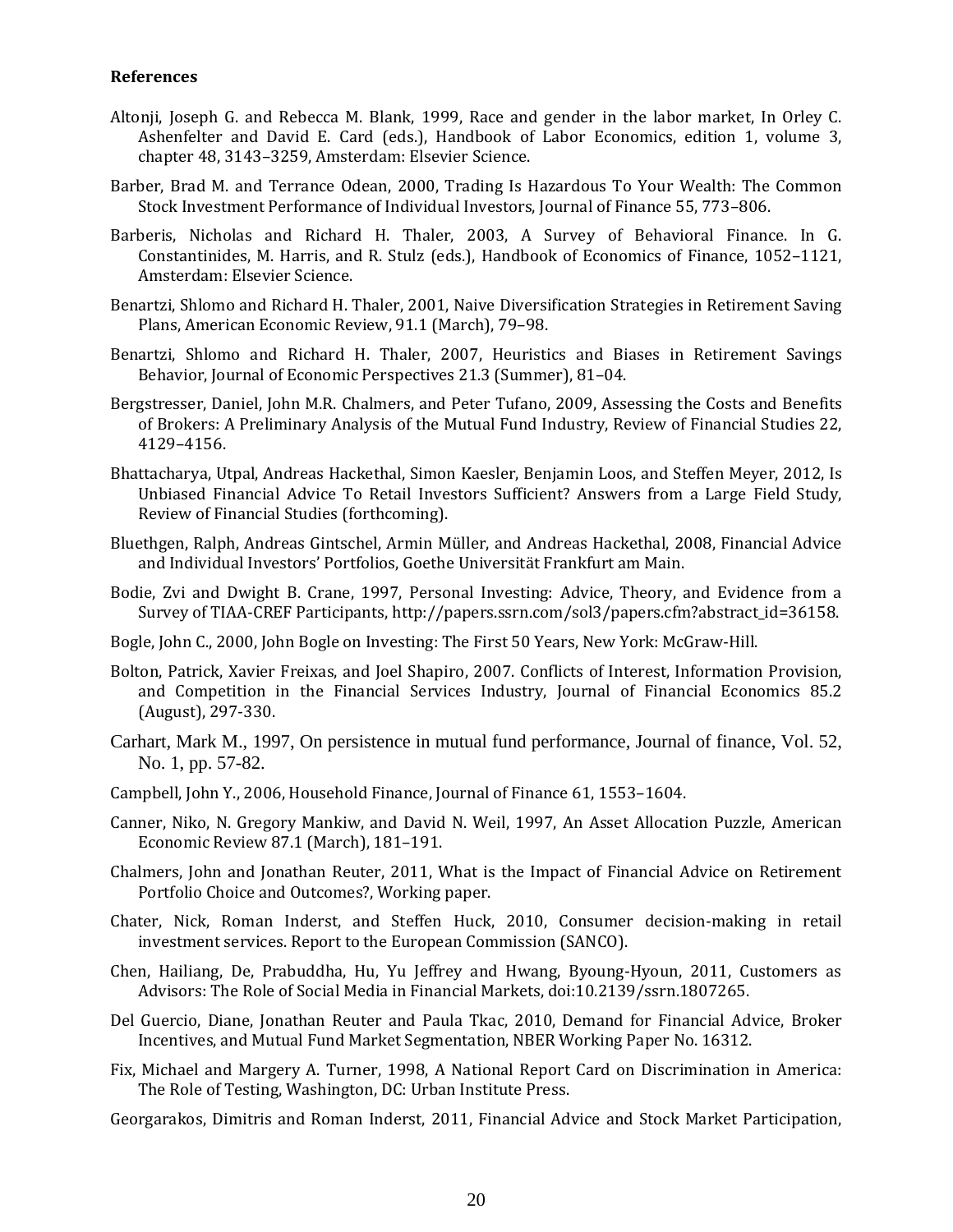ECB Working Paper No. 1296.

- Gruber, Martin, 1996, Another Puzzle: The Growth in Actively Managed Mutual Funds, Journal of Finance 51.3 (July), 783-810.
- Hackethal, Andreas, Roman Inderst, and Steffen Meyer, 2011, Trading on Advice, doi:10.2139/ssrn.1701777.
- Hackethal, Andreas, Michael Haliassos, and Tullio Jappelli, 2012, Financial Advisors: A Case of Babysitters?, Journal of Banking and Finance, 36(2), 509-24.
- Heckman, James J., 1998, Detecting Discrimination, Journal of Economic Perspectives 12.2 (Spring), 101‐16.
- Hung, Angela A., Noreen Clancy, Jeff Dominitz, Eric Talley, Claude Berrebi, and Farrukh Suvankulov, 2008, Investor and Industry Perspectives on Investment Advisers and Broker-Dealers, Technical Report, RAND Center for Corporate Ethics and Governance.
- Inderst, Roman and Marco Ottaviani, 2009, Misselling through Agents, American Economic Review 99.3 (June), 883-908.
- Inderst, Roman and Marco Ottaviani, 2011a, Competition through Commissions and Kickbacks, mimeo.
- Inderst, Roman and Marco Ottaviani, 2011b, How (not) to pay for advice: A framework for consumer financial protection, mimeo.
- Iyer, Rajkamal and Antoinette Schoar, 2009, The Role of Culture in Financial Negotiations: Evidence from an Audit Study, International Differences in Entrepreneurship, NBER Conference Volume (forthcoming).
- Iyer, Rajkamal and Antoinette Schoar, 2011, Ex Post (In)Efficient Negotiation and Breakdown of Trade, mimeo.
- Kramer, Marc, 2012, Financial Advice and Individual Investor Portfolio Performance, Financial Management (forthcoming),
- Levitt, Steven D. and Chad Syverson, 2008, Market Distortions when Agents are Better Informed: The Value of Information in Real Estate Transactions, Review of Economics and Statistics 90.4 (November), 599-611.
- Malmendier, Ulrike and Devin Shanthikumar, 2007, Are small investors naive about incentives?, Journal of Financial Economics 85.2 (August), 457‐489.
- Moore, Don A., George Loewenstein, Daylian Cain, and Max H. Bazerman (eds.), 2005, Conflicts of Interest. Cambridge University Press.
- Schneider, Henry S., 2009, Agency Problems and Reputation in Expert Services: Evidence from Auto Repair, mimeo.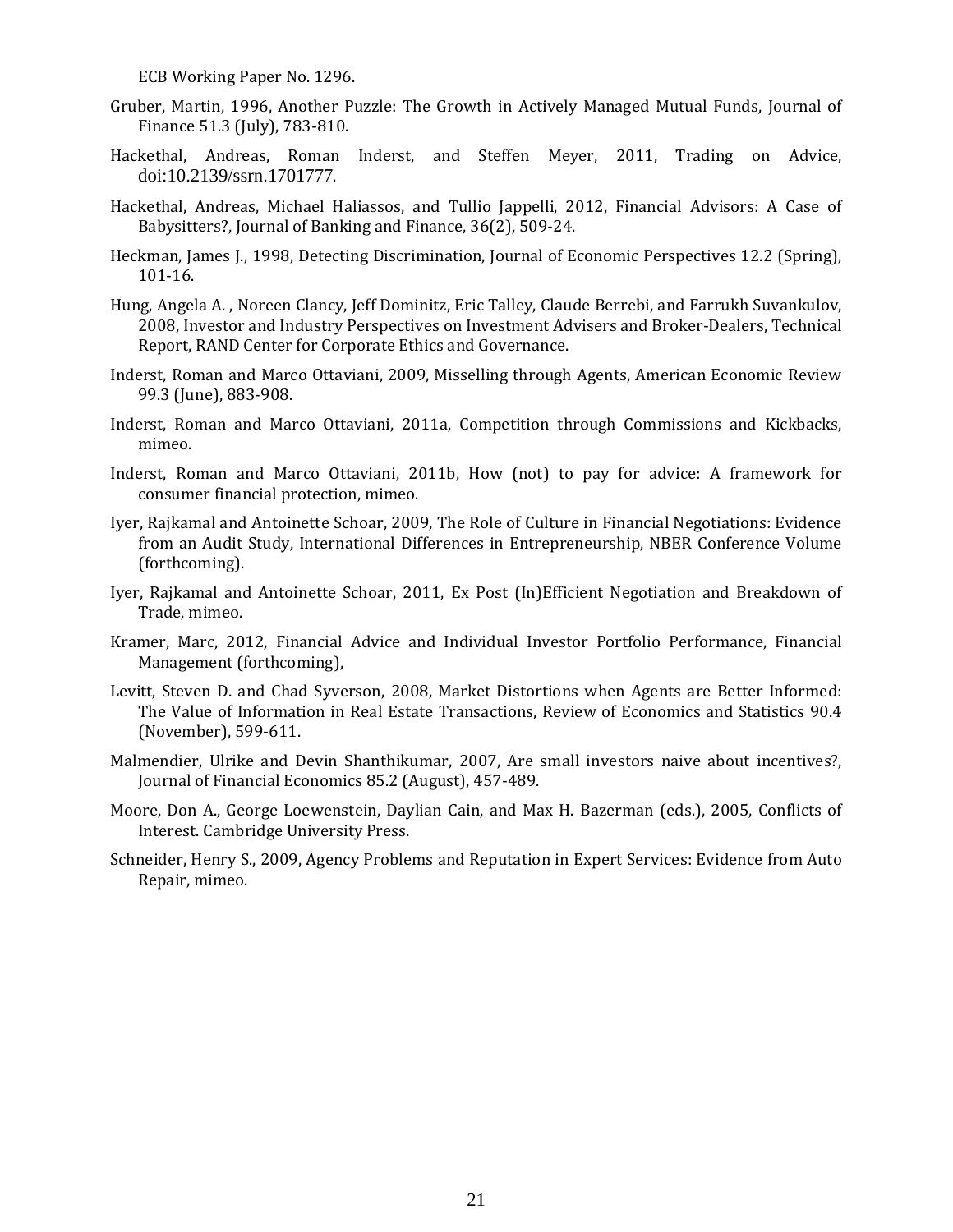| <b>Scenarios</b>                                               | Chasing Returns PF Company Stock PF   |                                       | Index Funds PF<br>[3]                 | All Cash<br>(4)                       |
|----------------------------------------------------------------|---------------------------------------|---------------------------------------|---------------------------------------|---------------------------------------|
| Number of Observations                                         | 103                                   | 62                                    | 49                                    | 70                                    |
| Age<br>Annual Income<br>Investment Amount<br>% Female Auditors | 39<br>US\$81,000<br>US\$77,000<br>77% | 40<br>US\$80,000<br>US\$81,000<br>80% | 40<br>US\$82,000<br>US\$80,000<br>78% | 40<br>US\$81,000<br>US\$79,000<br>75% |

#### Table 1: Randomization across Scenarios

This table shows the distributionover the four different scenarios of the 284 audit visits to financial advisers betweenApril and August 2008. In scenario 1, 30% of the client's portfolio (PF) was invested in a sector that outperformed the S&P 500 in the year prior to the audit study (Chasing Returns). In scenario 2, clients' current portfolioscontained30% companystock. Scenario3 refers to a diversifiedclient portfolio with only low-fee index funds. These funds were also used for the other 70% of the portfolioin scenario 1 and scenario 2. In scenario 4, the client said that all the moneywas investedin a certificateof deposit at a local bank. The auditor'sactual age was used whereas the annual income and the investment amount were assigned by the study.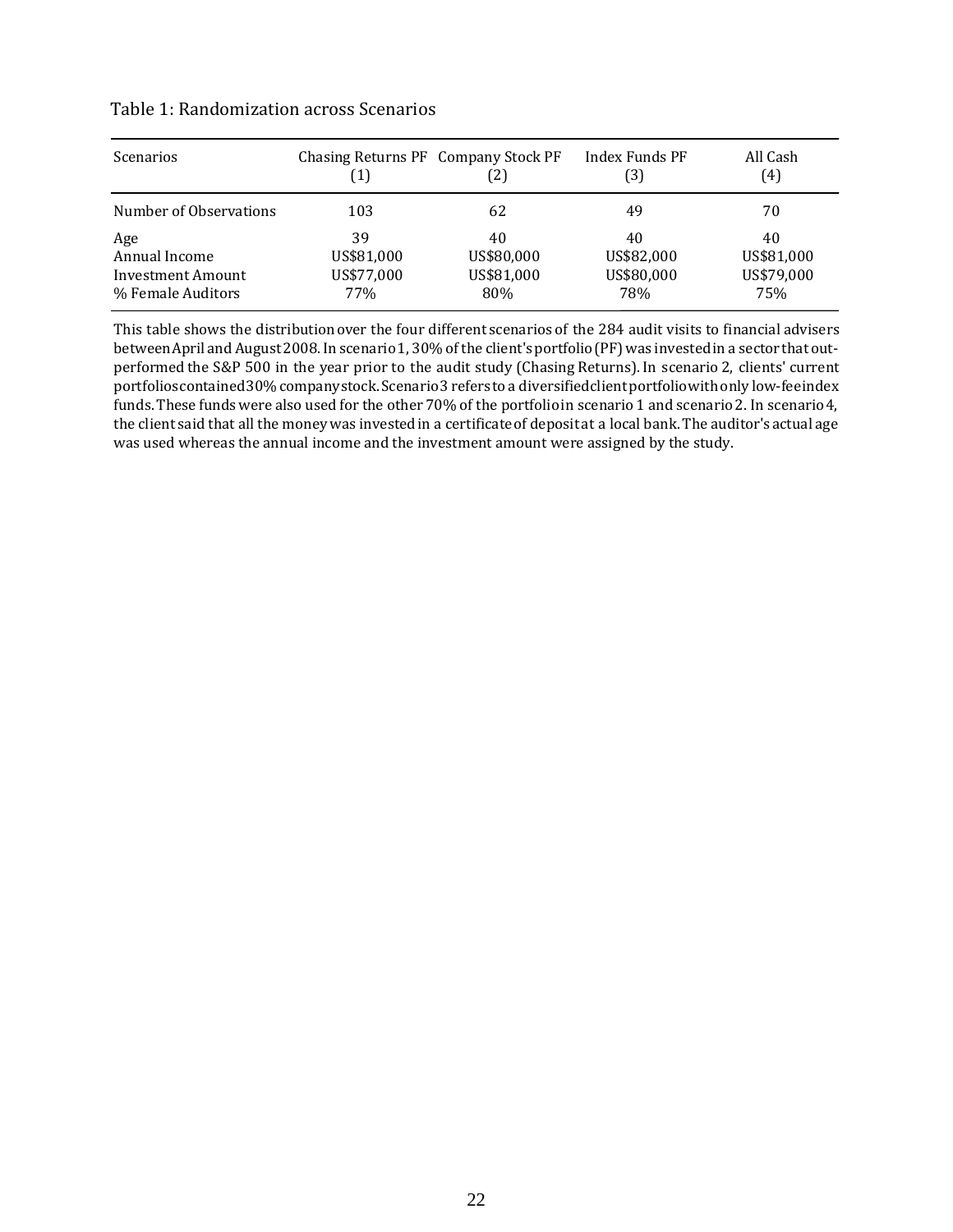### Table 2: Descriptive Statistics about the Adviser-Client Conversation

| <b>VARIABLES</b>                                     | Yes | N <sub>0</sub> | Total |
|------------------------------------------------------|-----|----------------|-------|
| Advisers encourage more of current strategy?         | 28  | 186            | 214   |
| Advisers suggest change of current strategy?         | 144 | 70             | 214   |
| <b>Initial Reaction Positive</b>                     | 36  | 178            | 214   |
| Initial Reaction Negative                            | 85  | 129            | 214   |
| Recommend index funds                                | 21  | 263            | 284   |
| Recommend actively managed funds                     | 142 | 142            | 284   |
| Spontaneously mention fees                           | 160 | 121            | 281   |
| Ask about age                                        | 236 | 48             | 284   |
| Ask about current occupation                         | 217 | 67             | 284   |
| Ask about annual income                              | 212 | 72             | 284   |
| Ask about 401k                                       | 252 | 32             | 284   |
| Ask about number of children                         | 200 | 84             | 284   |
| Auditor would go back to this adviser with own money | 200 | 84             | 284   |

This table contains descriptive statistics for the 284 audit visits at financial advisers. Auditors in the control treatment did not answer the first four questions. As answers to the question "Did the adviser make any comments about how you should modify your existing portfolio?" auditors could choose from multiple choice answers:(a) "Adviser encouraged me to invest more in the existing strategy", (b)"Adviser said that I should not change the allocation in my existing strategy but not invest more" or (c)"Adviser discouraged me to invest more in the existing strategy". The answer is counted as an encouragement if the auditor answered (a). If the adviser picked answer (c), he suggested a change of the current strategy. An initial positive or negative reaction to the clients' current portfolio has been recorded, too. Auditors also entered in the online exit questionnaire whether index funds or actively managed funds were recommended and whether any fees were mentioned by the adviser without being asked. In addition, auditors recorded whether they were asked at some point during their visit about their age, current occupation, annual income, the existence of a 401(k) plan or children. Finally, we asked auditors after each visit whether they would go back to this adviser with their own money, or not.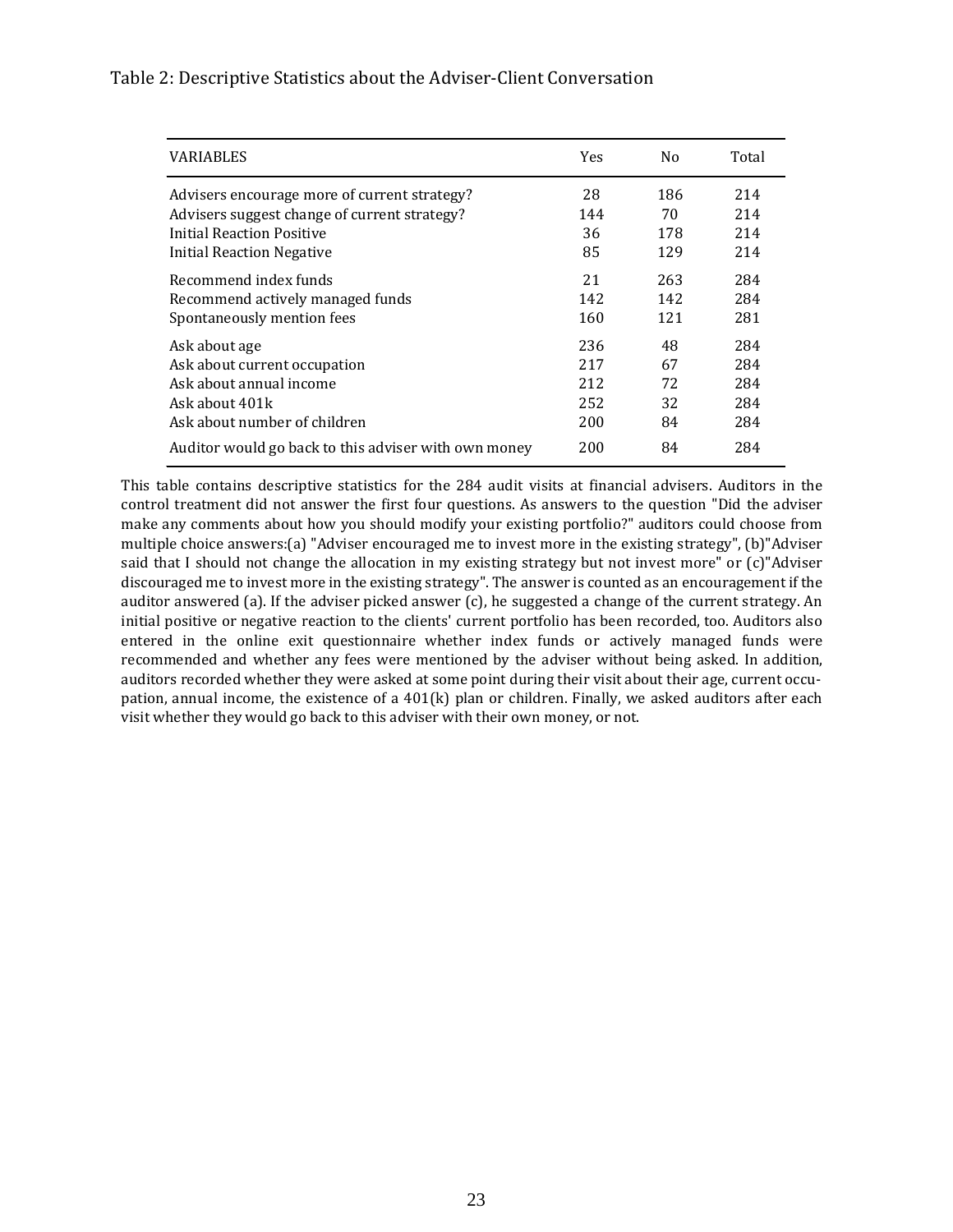|                    | (1)       | (2)                           | (3)                  | (4)             |
|--------------------|-----------|-------------------------------|----------------------|-----------------|
| <b>VARIABLES</b>   |           | Adviser asks his client about |                      |                 |
|                    | her age   | her current<br>occupation     | her annual<br>income | a $401(k)$ plan |
| log(Auditor's Age) | 0.127     | 0.205                         | $0.342**$            | $0.321**$       |
|                    | (0.153)   | (0.169)                       | (0.165)              | (0.141)         |
| Gender             | $-0.171*$ | $-0.106$                      | $-0.182*$            | $-0.107**$      |
|                    | (0.101)   | (0.0656)                      | (0.0931)             | (0.0525)        |
| Constant           | $-5.234*$ | $-7.865***$                   | $-5.709**$           | $-1.243$        |
|                    | (2.737)   | (2.785)                       | (2.201)              | (1.765)         |
| Observations       | 283       | 283                           | 283                  | 283             |
| R-squared          | 0.178     | 0.129                         | 0.111                | 0.127           |

# Table 3: Personal characteristics and adviser's information gathering

Robust standard errors in parentheses; \*\*\*  $p$ <0.01, \*\*  $p$ <0.05, \*  $p$ <0.1.

This table shows regression results for advisers' questions about the auditor's age, her current occupation, her annual income and the existence of a 401(k) plan (all variables yes: 1/no: 0) based on 284 audit visits at financial advisers between April (omitted) and August 2008. The additional explanatory variables are the auditor's actual age her gender (female=1) as dummy variables.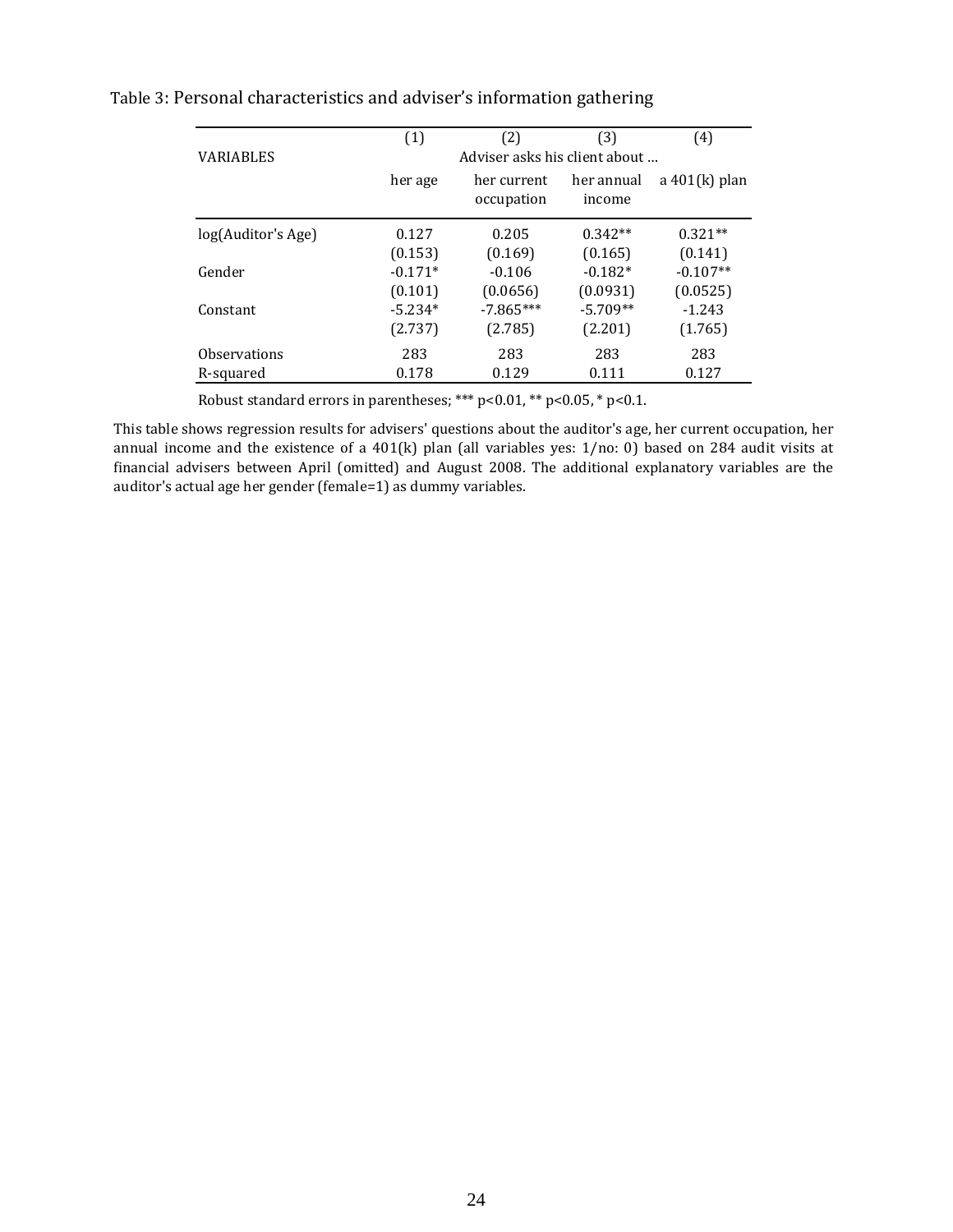|                                                              | Overall Sample | <b>Chasing Returns</b>    | <b>Company Stock</b>      | <b>Index Funds</b>        |
|--------------------------------------------------------------|----------------|---------------------------|---------------------------|---------------------------|
| Is the adviser <i>supportive</i> of<br>the current strategy? | 13.11          | 19.41<br>(39.74)<br>0.007 | 9.68<br>(29.81)<br>0.0341 | 2.44<br>(15.62)<br>0.024  |
| Is the adviser <i>against</i> the<br>current strategy?       | 67.48          | 59.22<br>(49.38)<br>0.011 | 69.35<br>(46.48)<br>0.707 | 85.37<br>(35.78)<br>0.006 |
| Inital reaction positive                                     | 16.99          | 16.50<br>(37.30)<br>0.854 | 12.90<br>(33.79)<br>0.308 | 24.39<br>(43.48)<br>0.160 |
| Inital reaction negative                                     | 39.81          | 23.30<br>(42.48)<br>0.001 | 56.45<br>(49.98)<br>0.001 | 56.09<br>(50.24)<br>0.017 |
| #observations                                                | 214            | 103                       | 62                        | 49                        |

|            |  |  | Table 4: Advisers' initial reaction and (non-) supportive recommendations in different |  |
|------------|--|--|----------------------------------------------------------------------------------------|--|
| treatments |  |  |                                                                                        |  |

This table contains data collected in 214 visits (without the control treatment 4) at a financial adviser. Reported are the means, standard deviations and p-values of tests between the sample mean and the treatment mean. The two variables (supportive/not supportive) are coded based on the question "Did the adviser make any comments about how you should modify your existing portfolio?" Auditors could choose from multiple choice answers: (a) "Adviser encouraged me to invest more in the existing strategy", (b)"Adviser said that I should not change the allocation in my existing strategy but not invest more" or (c)"Adviser discouraged me to invest more in the existing strategy". The answer is counted as an encouragement  $(=1)$  if the auditor answered (a) and 0 otherwise. The answer is seen as discouraging (=1) if the auditor chose (c) and 0 otherwise. An initial positive (yes: 1/no: 0) or negative (yes: 1/no: 0) reaction to the clients' current portfolio are used for rows (3) and (4), respectively.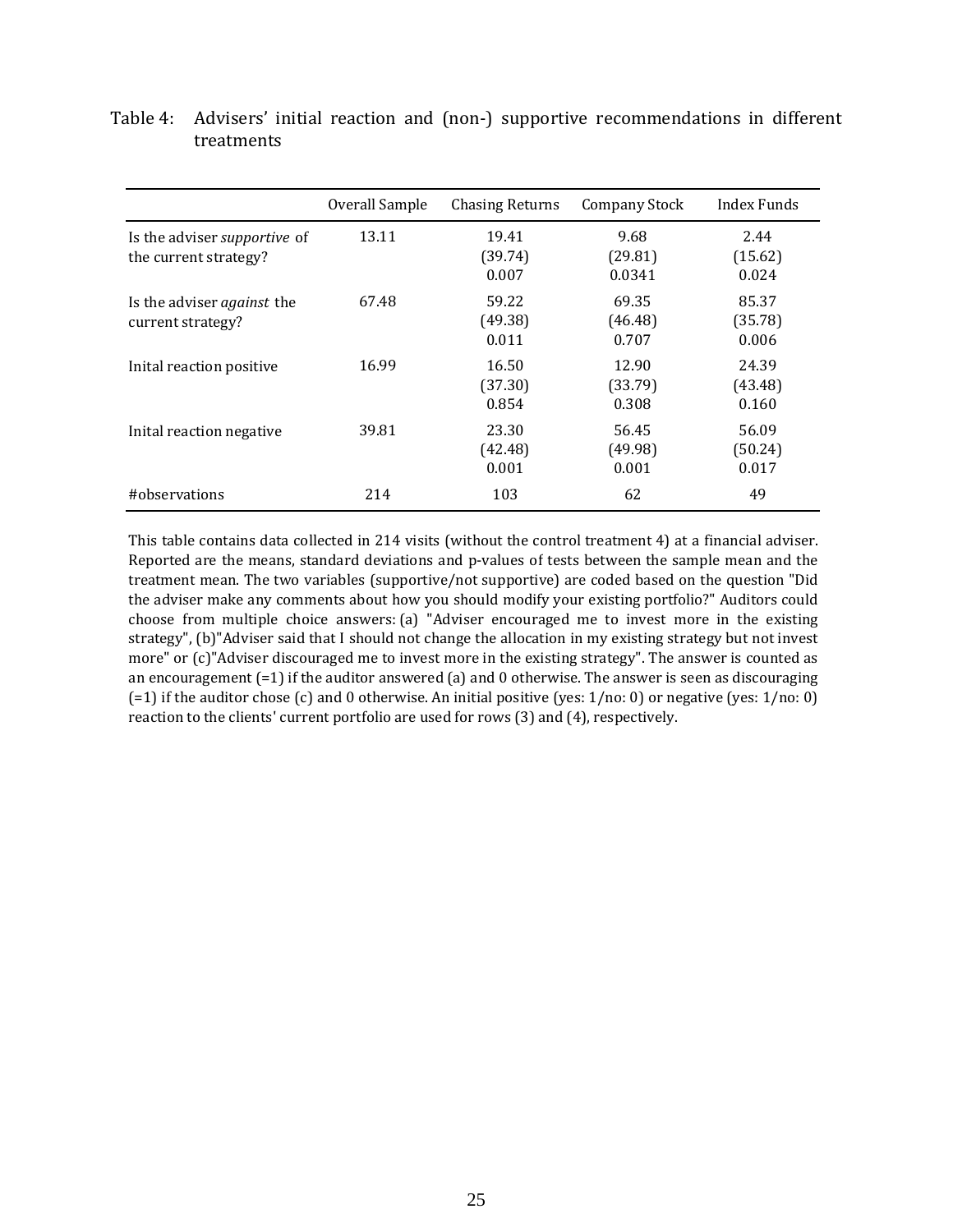|                           | (1)                    | (2)                                                                         | (3)                  | (4)                    | (5)                    | (6)                                                                   | (7)                  | (8)                    | (9)                             | (10)                            |
|---------------------------|------------------------|-----------------------------------------------------------------------------|----------------------|------------------------|------------------------|-----------------------------------------------------------------------|----------------------|------------------------|---------------------------------|---------------------------------|
| <b>VARIABLES</b>          |                        | adviser <b>encouraged</b> client to invest more in<br>the existing strategy |                      |                        |                        | adviser discouraged client to invest more in<br>the existing strategy |                      |                        | positive<br>initial<br>reaction | negative<br>initial<br>reaction |
| <b>Investment Amount</b>  |                        |                                                                             | $\approx$ \$100k     | $\approx$ \$50 $k$     |                        |                                                                       | $\approx$ \$100k     | $\approx$ \$50 $k$     |                                 |                                 |
| Company Stock PF          | $-0.165**$<br>(0.0807) | $-0.185**$<br>(0.0780)                                                      | $-0.216$<br>(0.154)  | $-0.205*$<br>(0.102)   | 0.110<br>(0.0908)      | 0.162<br>(0.111)                                                      | 0.0550<br>(0.179)    | $0.297**$<br>(0.117)   | 0.0137<br>(0.0766)              | $0.252*$<br>(0.125)             |
| Index Funds PF            | $-0.284**$<br>(0.111)  | $-0.304**$<br>(0.116)                                                       | $-0.418*$<br>(0.210) | $-0.300**$<br>(0.108)  | $0.397***$<br>(0.0989) | $0.438***$<br>(0.109)                                                 | $0.476**$<br>(0.176) | $0.521***$<br>(0.147)  | $0.199**$<br>(0.0884)           | 0.195<br>(0.167)                |
| log(Auditor's Age)        | 0.0965<br>(0.152)      | 0.0121<br>(0.396)                                                           | 0.991<br>(0.732)     | $-0.681$<br>(0.489)    | $-0.0175$<br>(0.181)   | 0.380<br>(0.485)                                                      | 0.394<br>(0.481)     | 1.888**<br>(0.775)     | $0.327*$<br>(0.181)             | 0.265<br>(0.275)                |
| log(Annual Income)        | $-0.266$<br>(0.228)    | $-0.249$<br>(0.260)                                                         | $-0.124$<br>(0.349)  | $-0.801***$<br>(0.166) | 0.358<br>(0.252)       | 0.381<br>(0.262)                                                      | 0.123<br>(0.390)     | $0.751**$<br>(0.275)   | 0.194<br>(0.357)                | $-0.0901$<br>(0.353)            |
| log(Investment Amount)    |                        | 0.0190<br>(0.258)                                                           |                      |                        |                        | $-0.186$<br>(0.293)                                                   |                      |                        |                                 |                                 |
| <b>Marital Status</b>     |                        | $-0.0354$<br>(0.0355)                                                       |                      |                        |                        | 0.0866<br>(0.0924)                                                    |                      |                        |                                 |                                 |
| Children                  |                        | $-0.125*$<br>(0.0682)                                                       |                      |                        |                        | 0.135<br>(0.119)                                                      |                      |                        |                                 |                                 |
| Gender                    |                        | $-0.0119$<br>(0.108)                                                        |                      |                        |                        | $-0.0871$<br>(0.127)                                                  |                      |                        |                                 |                                 |
| Constant                  | 2.612<br>(2.273)       | 2.561<br>(2.185)                                                            | $-2.026$<br>(3.556)  | $11.24***$<br>(2.984)  | $-3.911$<br>(2.781)    | $-3.539$<br>(3.039)                                                   | $-2.442$<br>(3.308)  | $-14.86***$<br>(4.765) | $-3.287$<br>(4.006)             | 0.0809<br>(3.494)               |
| Observations<br>R-squared | 214<br>0.093           | 214<br>0.116                                                                | 105<br>0.137         | 109<br>0.158           | 214<br>0.107           | 214<br>0.127                                                          | 105<br>0.148         | 109<br>0.165           | 214<br>0.075                    | 214<br>0.172                    |

## Table 5: Advisers' initial reaction and (non-) supportive recommendations

Robust standard errors in parentheses; \*\*\*  $p$ <0.01, \*\*  $p$ <0.05, \*  $p$ <0.1.

The explanatory variables are dummy variables for the first three scenarios: In scenario 1 (omitted), clients were chasing fund returns. In scenario 2, clients' current portfolios (PF) contained 30% company stock. Scenario 3 refers to a diversified client portfolio with only low‐fee index funds. The auditor's actual age, her annual income assigned by the study, and the investment amount assigned by the study are used, as well. Finally, the client's actual marital status (married=1), the existence of at least one child in the household, and the client's gender (female=1) enter as dummy variables. This table shows regression results for advisers' reactions to the clients' current portfolios based on 284 audit visits at financial advisers between April (omitted) and August 2008 ‐‐ did they encourage the client to pursue the current strategy or did they discourage the client? The two variables are coded based on the question "Did the adviser make any comments about how you should modify your existing portfolio?" Auditors could choose from multiple choice answers (a) "Adviser encouraged me to invest more in the existing strategy", (b)"Adviser said that I should not change the allocation in my existing strategy but not invest more" or (c)"Adviser discouraged me to invest more in the existing strategy". The answer is counted as an encouragement (=1) if the auditor answered (a) and 0 otherwise. The answer is discouraging (=1) if the auditor chose (c) and 0 otherwise. An initial positive (yes: 1/no: 0) or negative (yes: 1/no: 0) reaction to the clients' current portfolio are used as dependent variables for regressions (9) and (10).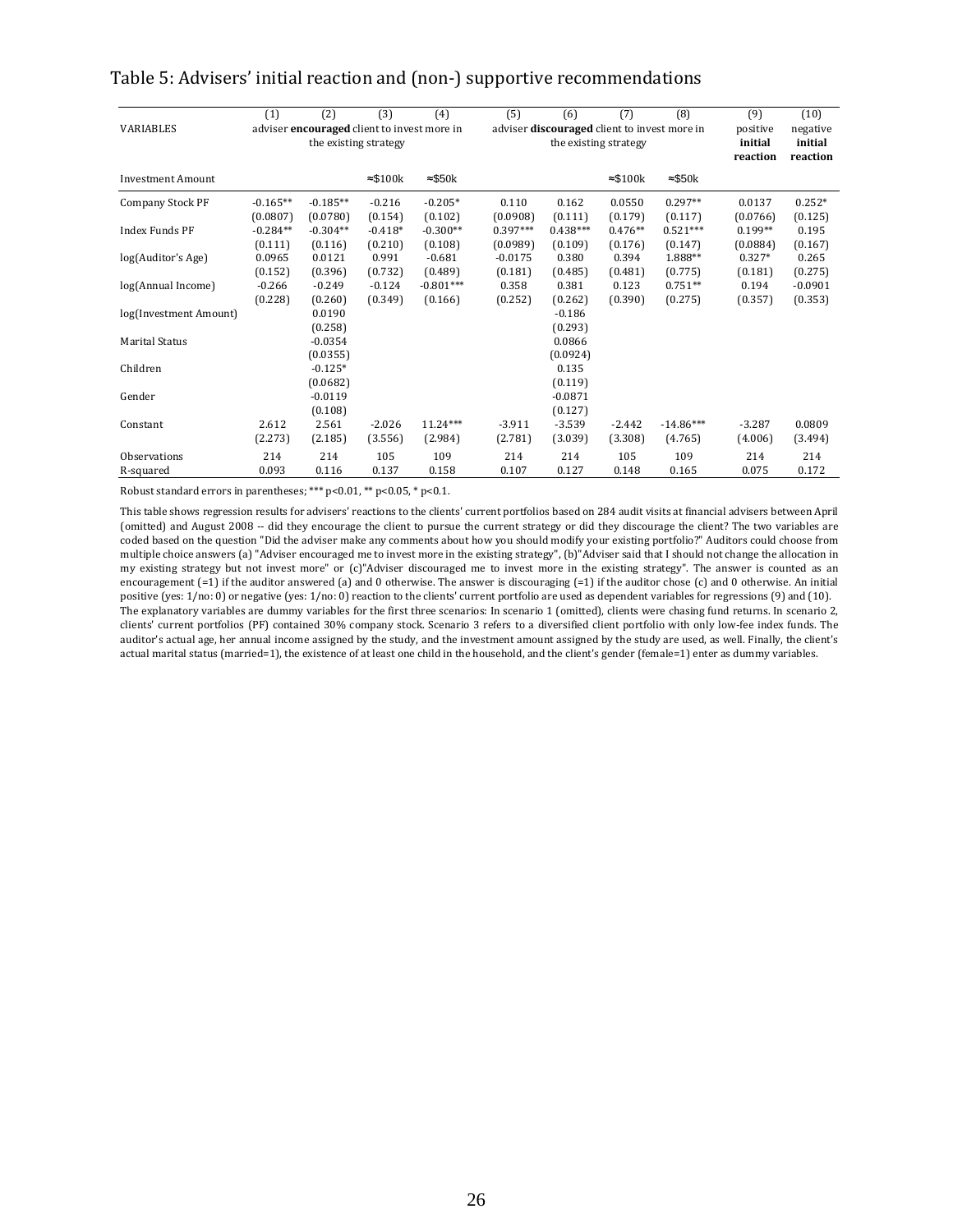|                                        |                  | Overall Sample Chasing Returns Company Stock Index Funds |                           |                           | All Cash                  |
|----------------------------------------|------------------|----------------------------------------------------------|---------------------------|---------------------------|---------------------------|
| allocation bonds %                     | 23.79<br>(16.16) | 23.71<br>(13.07)<br>0.964                                | 21.84<br>(15.64)<br>0.369 | 31.94<br>(19.42)<br>0.007 | 21.65<br>(16.43)<br>0.258 |
| allocation stock %                     | 63.48<br>(25.97) | 67.13<br>(22.85)<br>0.220                                | 63.65<br>(26.21)<br>0.964 | 67.27<br>(19.91)<br>0.411 | 57.89<br>(30.59)<br>0.056 |
| allocation international %             | 26.81<br>(17.21) | 29.46<br>(14.91)<br>0.199                                | 24.67<br>(19.49)<br>0.414 | 23.23<br>(11.06)<br>0.234 | 27.78<br>(20.45)<br>0.662 |
| observations (allocation)              |                  |                                                          |                           |                           |                           |
| adviser mentions fees<br>spontaneously | 56.94<br>(49.61) | 59.41<br>(49.35)<br>0.533                                | 48.39<br>(50.38)<br>0.124 | 60.53<br>(49.53)<br>0.638 | 58.75<br>(49.53)<br>0.701 |
| actively managed funds                 | 49,65<br>(50.09) | 40.78<br>(49.38)<br>0.024                                | 24.19<br>(43.18)<br>0.000 | 60.98<br>(49.38)<br>0.117 | 75.00<br>(43.57)<br>0.000 |
| index funds                            | 7.34<br>(26.13)  | 2.91<br>(16.89)<br>0.031                                 | 4.84<br>(21.63)<br>0.395  | 0.00<br>(0.00)<br>0.051   | 18.75<br>(39.27)<br>0.000 |
| observations (all)                     | 284              | 103                                                      | 62                        | 49                        | 70                        |

Table 6: Average advisers' asset allocation recommendations and fees

This table contains data collected in 284 visits at financial advisers in the Boston/Cambridge area in 2008. Reported are the means, standard deviations and p-values of tests between the sample mean and the treatment mean. There are fewer observations of the allocation data since not all advisers provided allocation advice. Mentioning fees (yes: 1/no: 0), actively managed funds (yes: 1/no: 0) and index funds (yes: 1/no: 0) are used for rows 5, 6 and 7, respectively.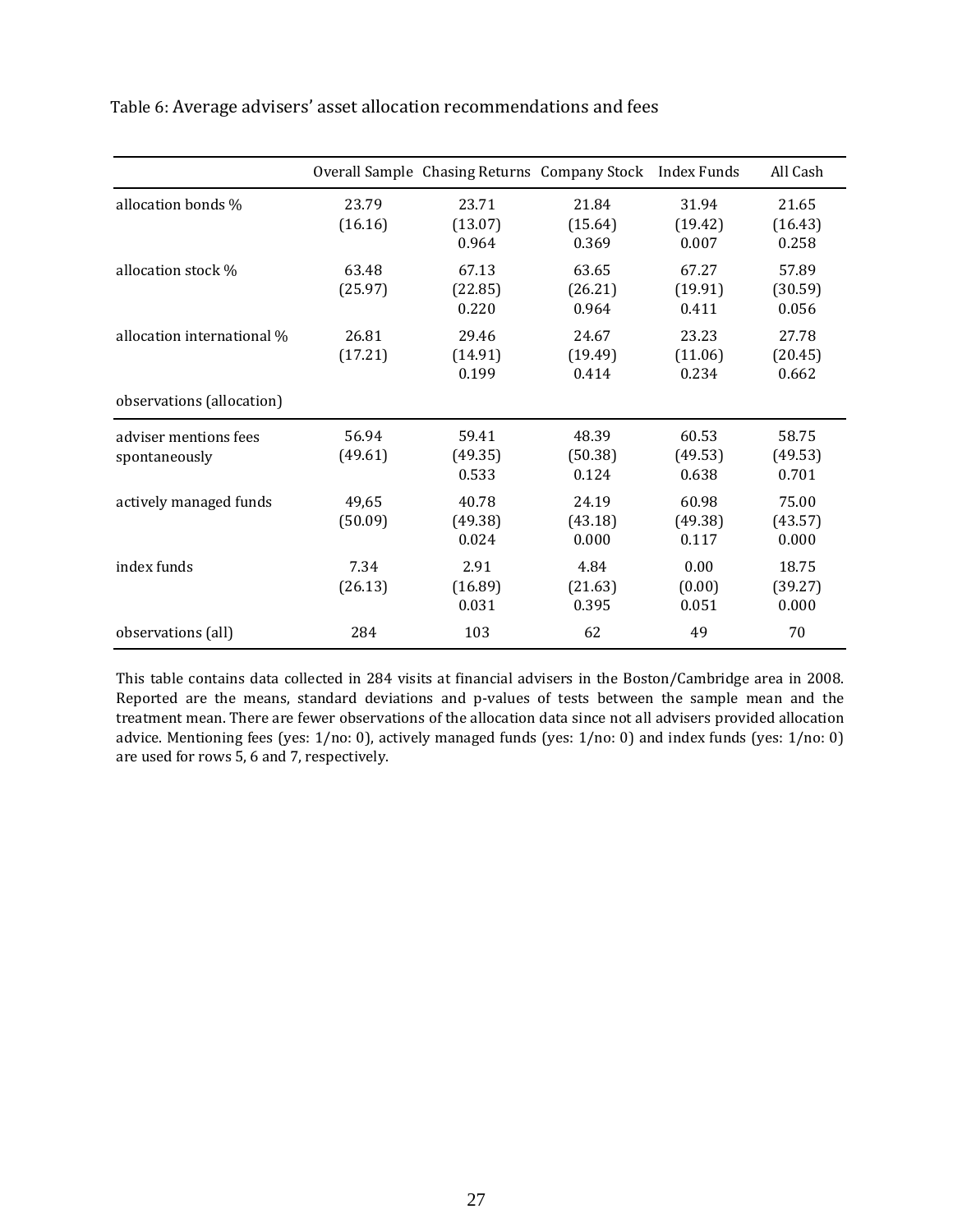### Table 7: Advisers' asset allocation recommendations

|                         | (1)        | (2)         | (3)                                         | (4)          |
|-------------------------|------------|-------------|---------------------------------------------|--------------|
| <b>VARIABLES</b>        |            |             | adviser recommends to invest % of portfolio |              |
|                         | in bonds   | in stocks   | internationally                             | domestically |
| <b>Company Stock PF</b> | $-0.351$   | 0.0278      | $-4.347$                                    | $-0.306$     |
|                         | (4.569)    | (5.735)     | (6.797)                                     | (7.785)      |
| <b>Index Funds PF</b>   | 7.108      | 3.776       | $-3.595$                                    | 10.24        |
|                         | (4.963)    | (6.792)     | (6.094)                                     | (6.699)      |
| All Cash PF             | $-2.435$   | $-9.851*$   | $-3.595$                                    | $-13.06$     |
|                         | (6.046)    | (5.143)     | (8.691)                                     | (8.925)      |
| log(Auditor's Age)      | 7.866      | $-0.812$    | 5.149                                       | $-2.739$     |
|                         | (8.620)    | (12.66)     | (10.34)                                     | (14.09)      |
| log(Annual Income)      | 12.57      | $27.52**$   | $-19.63$                                    | $33.42*$     |
|                         | (11.96)    | (12.72)     | (15.05)                                     | (19.23)      |
| log(Investment Amount)  | $-2.444$   | $-3.982***$ | $-0.127$                                    | $-2.437*$    |
|                         | (1.526)    | (0.905)     | (0.766)                                     | (1.293)      |
| <b>Martial Status</b>   | 0.908      | 20.44***    | $10.92**$                                   | 14.26*       |
|                         | (3.890)    | (3.804)     | (4.676)                                     | (7.364)      |
| Children                | $-6.962$   | 6.187       | 4.131                                       | $-15.49*$    |
|                         | (4.221)    | (4.496)     | (6.536)                                     | (7.871)      |
| Gender                  | $-11.57**$ | $-9.621*$   | $-11.31**$                                  | $-10.76$     |
|                         | (4.314)    | (5.252)     | (4.970)                                     | (8.484)      |
| Constant                | $-116.7$   | $-205.4$    | 237.6                                       | $-251.3$     |
|                         | (150.3)    | (156.4)     | (177.0)                                     | (255.5)      |
| <b>Observations</b>     | 167        | 172         | 152                                         | 152          |
| R-squared               | 0.174      | 0.211       | 0.128                                       | 0.334        |

Robust standard errors in parentheses; \*\*\*  $p$ <0.01, \*\*  $p$ <0.05, \*  $p$ <0.1.

This table shows regression results for advisers' portfolio allocation recommendations for bonds, stocks, internationally and domestically (all in %) based on 284 audit visits at financial advisers between April (omitted) and August 2008. The explanatory variables are dummy variables for all four scenarios: In scenario 1 (omitted), clients were chasing fund returns. In scenario 2, clients' current portfolios (PF) contained 30% company stock. Scenario 3 refers to a diversified client portfolio with only low-fee index funds. In scenario 4, the client claimed that all the money was invested in a certificate of deposit at a local bank. The auditor's actual age, her annual income assigned by the study, investment amount assigned by the study. In addition, we use the client's actual martial status (married=1), the existence of at least one child in the household, and the client's gender (female=1) as dummy variables.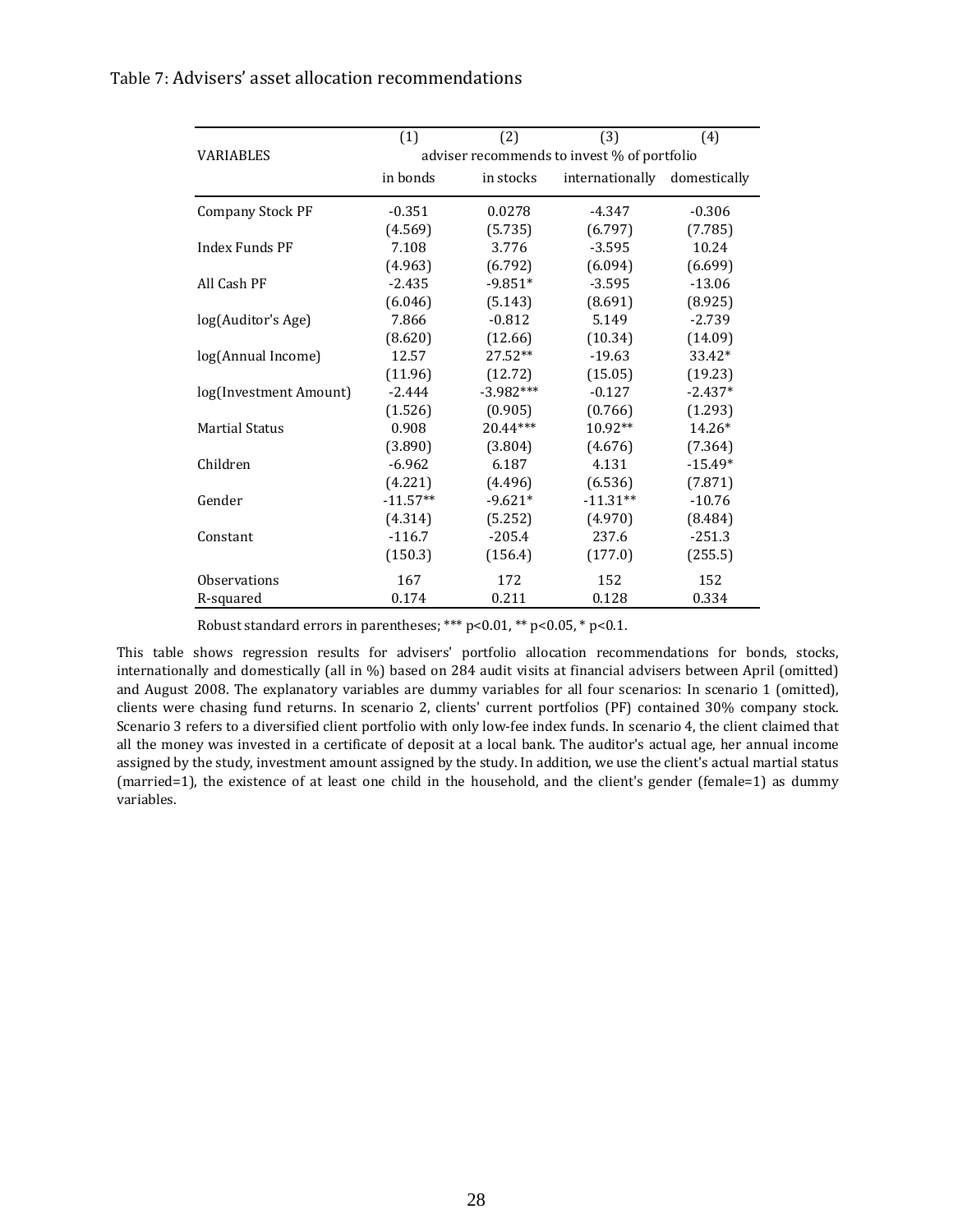# Table 8: Advisers' recommendations and mentioning fees

|                          | (1)       | (2)         | (3)                            | (4)                | (5)        | (6)                                 | (7)              | (8)                | (9)       | (10)         | (11)                                    | (12)               |
|--------------------------|-----------|-------------|--------------------------------|--------------------|------------|-------------------------------------|------------------|--------------------|-----------|--------------|-----------------------------------------|--------------------|
| VARIABLES                |           |             | adviser recommends index funds |                    |            | adviser recommends actively managed |                  |                    |           |              | adviser talks spontaneously about (any) |                    |
|                          |           |             |                                |                    |            |                                     | funds            |                    |           |              | fees                                    |                    |
| <b>Investment Amount</b> |           |             | $\approx$ \$100k               | $\approx$ \$50 $k$ |            |                                     | $\approx$ \$100k | $\approx$ \$50 $k$ |           |              | $\approx$ \$100k                        | $\approx$ \$50 $k$ |
| Company Stock PF         | 0.0166    | 0.0157      | 0.0222                         | 0.102              | $-0.198**$ | $-0.149*$                           | $-0.00673$       | $-0.455**$         | $-0.108$  | $-0.0967$    | $-0.0133$                               | $-0.0774$          |
|                          | (0.0540)  | (0.0567)    | (0.0246)                       | (0.179)            | (0.0906)   | (0.0737)                            | (0.0796)         | (0.180)            | (0.0966)  | (0.103)      | (0.152)                                 | (0.157)            |
| Index Funds PF           | $-0.0191$ | $-0.0218$   | 0.0442                         | 0.105              | $0.255*$   | $0.308**$                           | $0.663***$       | $-0.101$           | $-0.0149$ | $-0.0444$    | $0.372*$                                | $-0.248$           |
|                          | (0.0354)  | (0.0415)    | (0.0429)                       | (0.100)            | (0.138)    | (0.119)                             | (0.0978)         | (0.167)            | (0.142)   | (0.133)      | (0.215)                                 | (0.146)            |
| All Cash PF              | $0.183**$ | $0.168**$   | $0.256***$                     | 0.181              | $0.318***$ | $0.292***$                          | $0.517***$       | 0.0750             | $-0.0106$ | $-0.0274$    | 0.0860                                  | 0.0421             |
|                          | (0.0827)  | (0.0697)    | (0.0658)                       | (0.137)            | (0.104)    | (0.105)                             | (0.0704)         | (0.144)            | (0.114)   | (0.107)      | (0.167)                                 | (0.118)            |
| log(Auditor's Age)       | $-0.0847$ | 0.129       | $-0.541$                       | 1.559              | 0.287      | $0.504**$                           | $-0.231$         | 1.600              | 0.325     | $0.494**$    | $-0.563$                                | 1.190              |
|                          | (0.120)   | (0.110)     | (0.410)                        | (0.969)            | (0.172)    | (0.193)                             | (0.560)          | (1.050)            | (0.196)   | (0.205)      | (0.911)                                 | (0.782)            |
| log(Annual Income)       | 0.0313    | 0.0292      | 0.142                          | $-0.165$           | $-0.170$   | $-0.267$                            | $-0.0744$        | 0.186              | $-0.134$  | $-0.131$     | 0.223                                   | $-0.526$           |
|                          | (0.141)   | (0.126)     | (0.119)                        | (0.183)            | (0.291)    | (0.273)                             | (0.272)          | (0.458)            | (0.240)   | (0.220)      | (0.401)                                 | (0.312)            |
| log(Investment Amount)   |           | $-0.109***$ |                                |                    |            | $-0.0783***$                        |                  |                    |           | $-0.0620***$ |                                         |                    |
|                          |           | (0.0110)    |                                |                    |            | (0.0220)                            |                  |                    |           | (0.0175)     |                                         |                    |
| <b>Marital Status</b>    |           | 0.0271      |                                |                    |            | 0.00512                             |                  |                    |           | 0.106        |                                         |                    |
|                          |           | (0.0365)    |                                |                    |            | (0.0623)                            |                  |                    |           | (0.0889)     |                                         |                    |
| Children                 |           | $-0.0521$   |                                |                    |            | $0.272***$                          |                  |                    |           | $-0.0638$    |                                         |                    |
|                          |           | (0.0518)    |                                |                    |            | (0.0913)                            |                  |                    |           | (0.0997)     |                                         |                    |
| Gender                   |           | 0.0553      |                                |                    |            | $-0.134*$                           |                  |                    |           | 0.0409       |                                         |                    |
|                          |           | (0.0490)    |                                |                    |            | (0.0744)                            |                  |                    |           | (0.101)      |                                         |                    |
| Constant                 | $-0.0528$ | 0.321       | 0.217                          | $-3.570$           | 0.884      | 2.188                               | 2.067            | $-7.605*$          | 0.849     | 0.934        | 0.0365                                  | 2.371              |
|                          | (1.349)   | (1.285)     | (1.847)                        | (3.211)            | (3.311)    | (2.968)                             | (3.105)          | (4.085)            | (2.862)   | (2.673)      | (5.195)                                 | (4.307)            |
| <b>Observations</b>      | 284       | 284         | 148                            | 136                | 284        | 284                                 | 148              | 136                | 281       | 281          | 148                                     | 133                |
| R-squared                | 0.101     | 0.177       | 0.185                          | 0.144              | 0.180      | 0.226                               | 0.301            | 0.211              | 0.028     | 0.049        | 0.070                                   | 0.094              |

Robust standard errors in parentheses; \*\*\*  $p$ <0.01, \*\*  $p$ <0.05, \*  $p$ <0.1.

This table shows regression results for advisers' investment recommendations of index funds or actively managed funds (yes: 1/no: 0) based on 284 audit visits at financial advisors between April (omitted) and August 2008. In addition, regression results are shown for advisers' mentioning of fees (yes: 1/no: 0) without being prompted by the client. The explanatory variables are dummy variables for all four scenarios: In scenario 1 (omitted), clients were chasing fund returns. In scenario 2, clients' current portfolios (PF) contained 30% company stock. Scenario 3 refers to a diversified client portfolio with only low‐fee index funds. In scenario 4, the client claimed that all the money was invested in a certificate of deposit at a local bank. The auditor's actual age, her annual income assigned by the study, investment amount assigned by the study. In addition, we use the client's actual marital status (married=1), the existence of at least one child in the household, and the client's gender (female=1) as dummy variables.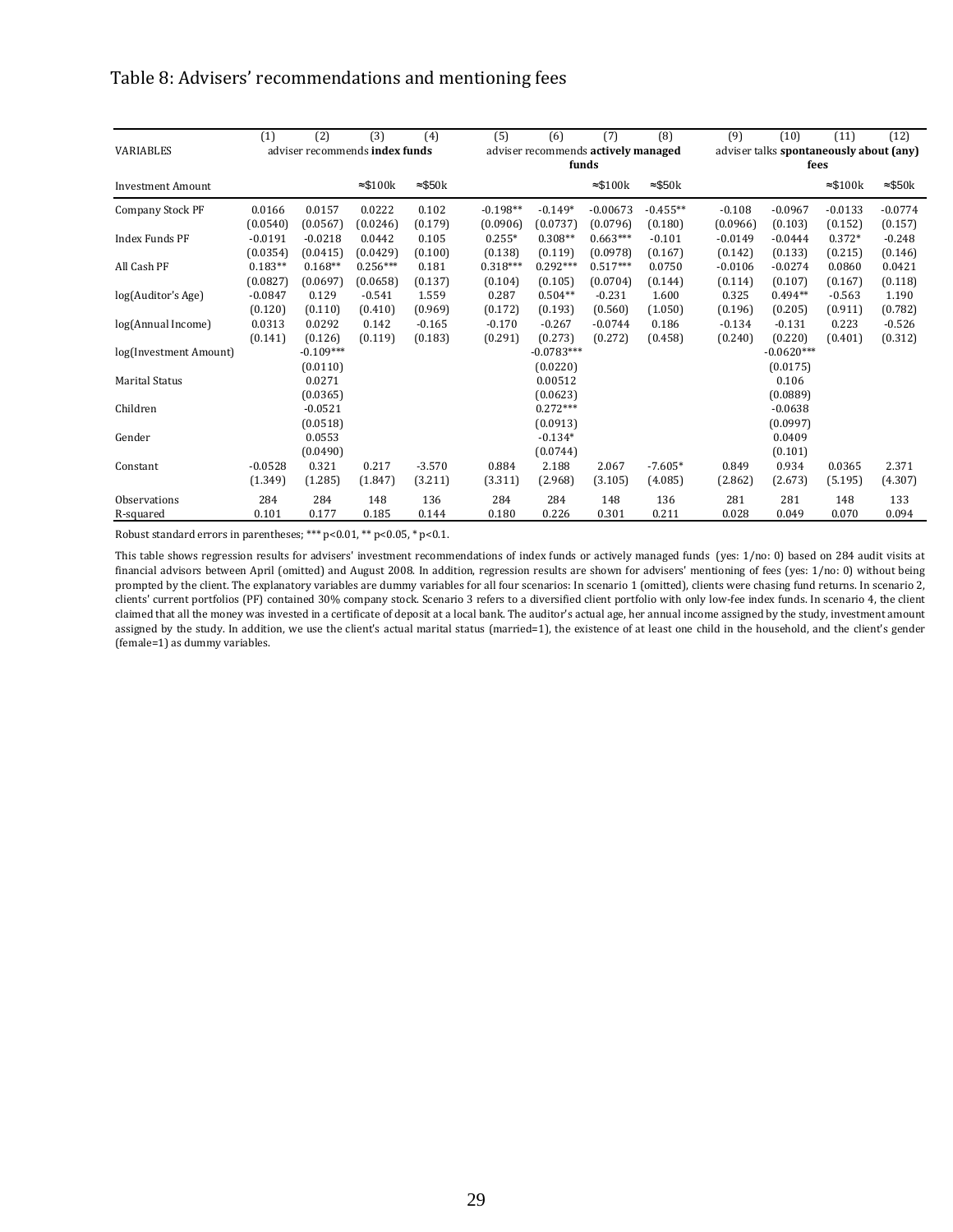| VARIABLES           | (1)         | (2)<br>adviser recommends | (3)<br>adviser | (4)<br>advice                |
|---------------------|-------------|---------------------------|----------------|------------------------------|
|                     | index funds | actively<br>managed funds | mentions fees  | after money<br>transfer only |
| log(Auditor's Age)  | 0.190       | $0.643***$                | $0.527**$      | $-1.283$                     |
|                     | (0.118)     | (0.217)                   | (0.197)        | (0.811)                      |
| log(Annual Income)  | $-0.0683$   | $-0.361$                  | $-0.106$       | 0.488                        |
|                     | (0.120)     | (0.272)                   | (0.219)        | (0.350)                      |
| Marital Status      | 0.0557      | 0.107                     | 0.130          | $-0.124$                     |
|                     | (0.0366)    | (0.0876)                  | (0.0804)       | (0.105)                      |
| Children            | $-0.0203$   | $0.320***$                | $-0.0471$      | 0.138                        |
|                     | (0.0438)    | (0.0813)                  | (0.101)        | (0.151)                      |
| Gender              | 0.0194      | $-0.209**$                | 0.0146         | $0.383***$                   |
|                     | (0.0417)    | (0.0979)                  | (0.101)        | (0.116)                      |
| Constant            | 1.366       | 2.884                     | 0.574          | $-11.20**$                   |
|                     | (1.248)     | (3.068)                   | (2.688)        | (4.488)                      |
| <b>Observations</b> | 284         | 284                       | 280            | 128                          |
| R-squared           | 0.113       | 0.124                     | 0.045          | 0.218                        |

Table 9: Advice as a function of auditor characteristics

Robust standard errors in parentheses; \*\*\*  $p$ <0.01, \*\*  $p$ <0.05, \*  $p$ <0.1.

This table shows regression results for advisers' recommendations of index funds and actively managed funds based on all 284 audit visits at financial advisers between April (omitted) and August 2008. The other regressions evaluate when advisers spontaneously mention (any) fees and why advisers offer advice only after the portfolio or money is transfered to the new account. The additional explanatory variables are the auditor's actual age, her assigned annual income, her actual marital status (married=1) and the client's gender (female=1) as dummy variables.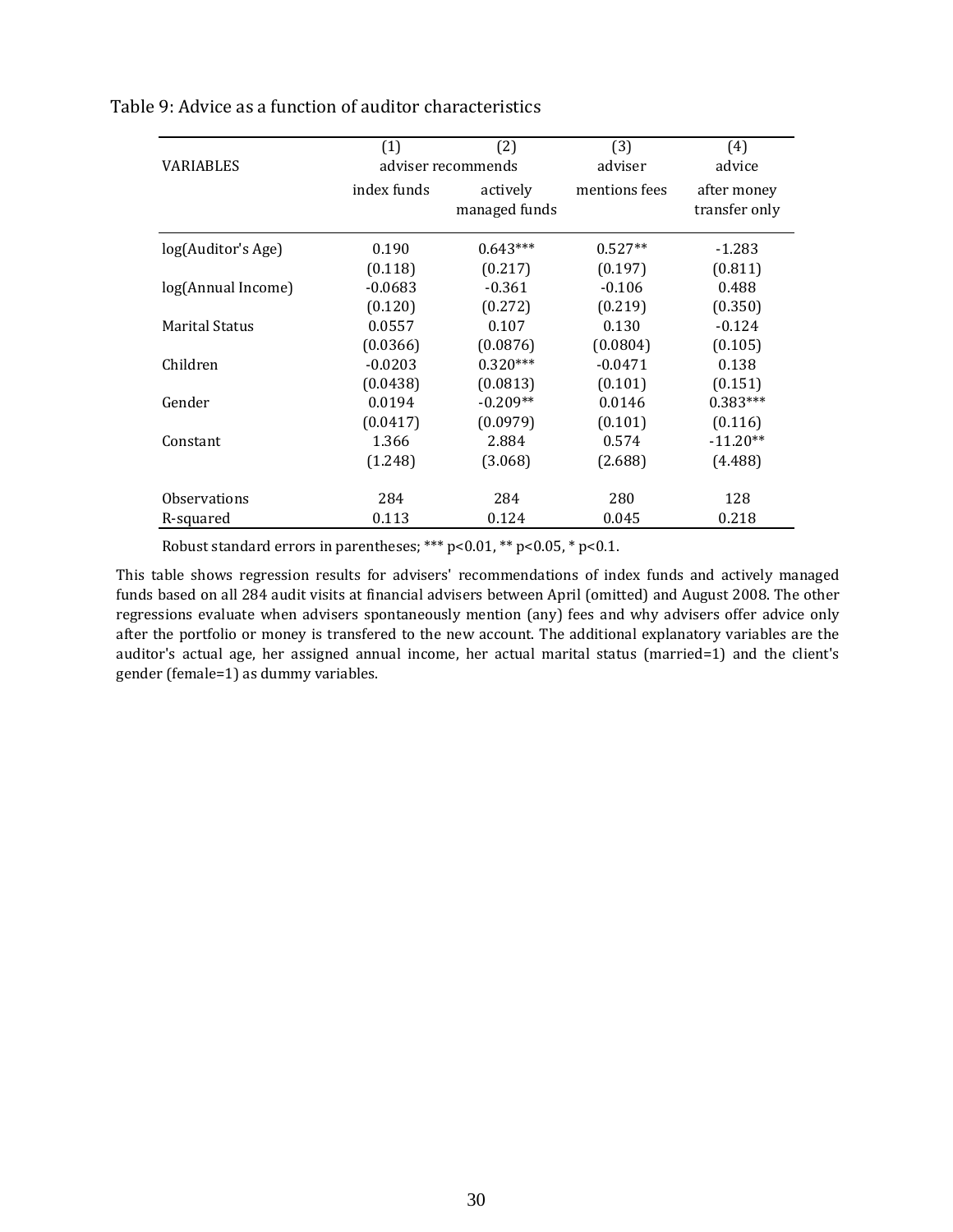# **Appendices – Audit study design examples and test questions for potential auditors**

# *Appendix A – Portfolio and background information examples*

# Scenario 1 (chasing fund returns)

| Shopper ID | 3         |
|------------|-----------|
| Scenario   | 1         |
| Gender     | Female    |
| Age        | $30 - 35$ |
|            |           |

1 Company Company Haemonetics 80-35 Annual Income \$65.000  $$$  to Invest  $$45.000$ 

male **CONFIDENTIAL CONFIDENT** CONTINUES Product Development Portfolo ID 1T1

> Portfolio \$45.000,00 SPDR S&P Metals & Mining (XME) \$13.500,00 Vanguard 500 (VFINX) \$22.500,00 Vanguard Interm-Term Bond Index (VBIIX) \$9.000,00

On‐line account on E‐Trade (mention only if asked)

# Scenario 2 (employer stocks)

| Shopper ID | 52        |                  |                              |  |
|------------|-----------|------------------|------------------------------|--|
| Scenario   | ۷         | Company          | <b>Analog Devices</b>        |  |
| Gender     | Male      | Occupation       | <b>Intellectual Property</b> |  |
| Age        | $30 - 35$ | Annual Income    | \$75.000                     |  |
|            |           | \$ to Invest     | \$49.000                     |  |
|            |           | Portfolo ID      | 1T <sub>2</sub>              |  |
|            |           |                  |                              |  |
|            |           |                  |                              |  |
|            |           | <b>Dortfolio</b> | SAD DOD OD                   |  |

Portfolio \$49.000,00 Analog Devices Stocks (ADI)\* \$14.700,00<br>Vanguard 500 (VFINX) \$24.500,00 Vanguard 500 (VFINX) Vanguard Interm-Term Bond Index (VBIIX) \$9.800,00

On‐line account on E‐Trade (mention only if asked)